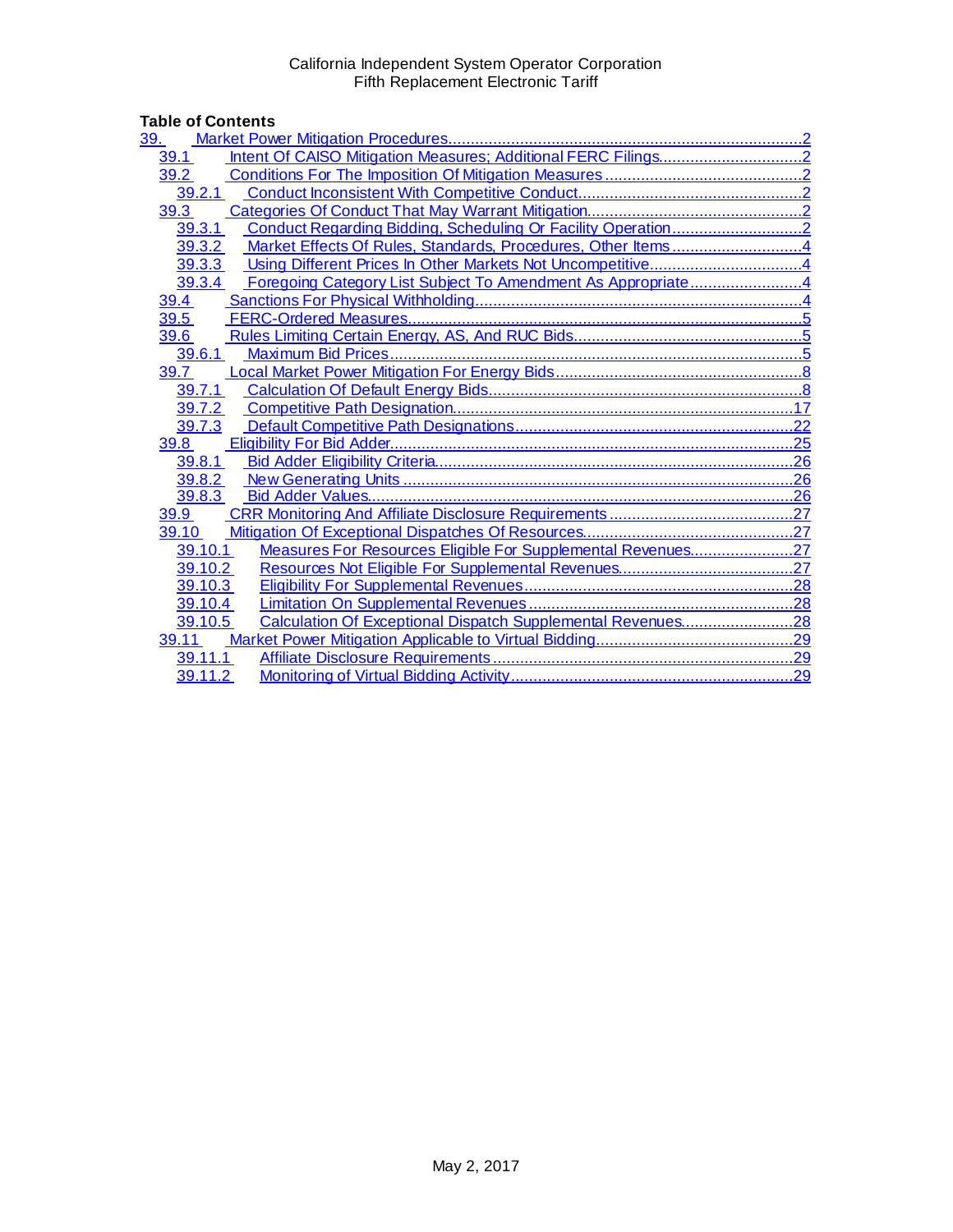# <span id="page-1-0"></span>**39. Market Power Mitigation Procedures**

#### <span id="page-1-1"></span>**39.1 Intent Of CAISO Mitigation Measures; Additional FERC Filings**

These CAISO market power mitigation measures ("Mitigation Measures") are intended to provide the means for the CAISO to mitigate the market effects of any conduct that would substantially distort competitive outcomes in the CAISO Markets while avoiding unnecessary interference with competitive price signals. These Mitigation Measures are intended to minimize interference with an open and competitive market, and thus to permit, to the maximum extent practicable, price levels to be determined by competitive forces under the prevailing market conditions. To that end, the Mitigation Measures authorize the mitigation only of specific conduct identified through explicit procedures specified below. In addition, the CAISO shall monitor the markets it administers for conduct that it determines constitutes an abuse of market power but is not addressed by the market power mitigation procedures specified below. If the CAISO identifies any such conduct, it shall make a filing under Section 205 of the Federal Power Act, 16 U.S.C. § 824d, with FERC requesting authorization to apply appropriate mitigation measures. Any such filing shall identify the particular conduct the CAISO believes warrants mitigation, shall propose a specific mitigation measure for the conduct, and shall set forth the CAISO's justification for imposing that mitigation measure.

#### <span id="page-1-2"></span>**39.2 Conditions For The Imposition Of Mitigation Measures**

#### <span id="page-1-3"></span>**39.2.1 Conduct Inconsistent With Competitive Conduct**

In general, the CAISO shall consider a Market Participant's conduct to be inconsistent with competitive conduct if the conduct would not be in the economic interest of the Market Participant in the absence of market power. The categories of conduct that are inconsistent with competitive conduct include, but may not be limited to, the four categories of conduct specified in Section 39.3 below.

#### <span id="page-1-4"></span>**39.3 Categories Of Conduct That May Warrant Mitigation**

#### <span id="page-1-5"></span>**39.3.1 Conduct Regarding Bidding, Scheduling Or Facility Operation**

Mitigation Measures may be applied to bidding, scheduling or operation of an Electric Facility or as specified in Section 39.3.1. The following categories of conduct, whether by a single firm or by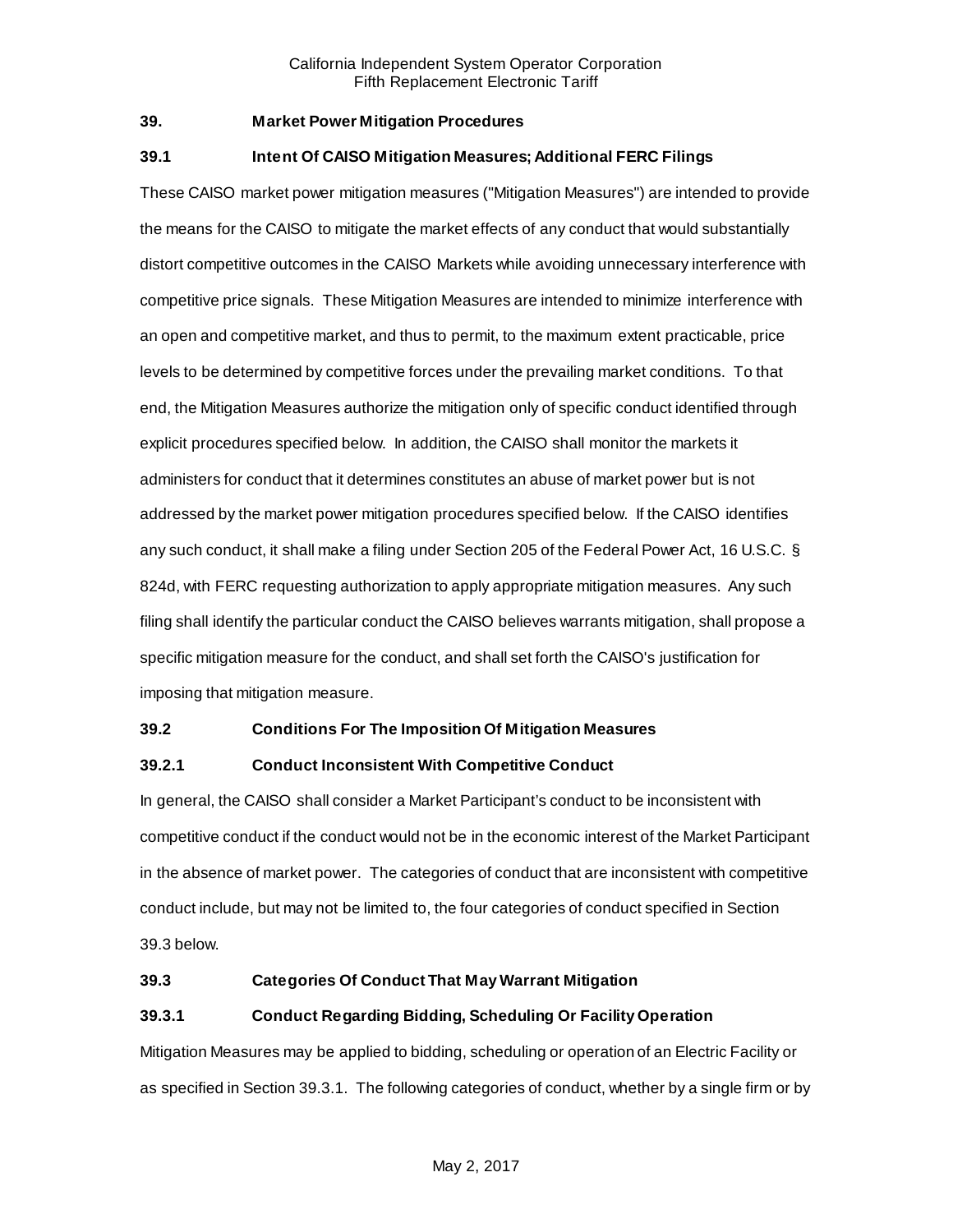multiple firms acting in concert, may cause a material effect on prices or generally the outcome of the CAISO Markets if exercised from a position of market power. Accordingly, the CAISO shall monitor the CAISO Markets for the following categories of conduct, and shall impose appropriate Mitigation Measures if such conduct is detected and the other applicable conditions for the imposition of Mitigation Measures are met:

- (1) Physical withholding of an Electric Facility, in whole or in part, that is, not offering to sell or schedule the output of or services provided by an Electric Facility capable of serving a CAISO Market. Such withholding may include, but not be limited to: (i) falsely declaring that an Electric Facility has been forced out of service or otherwise become totally or partially unavailable, (ii) refusing to offer Bids for an Electric Facility when it would be in the economic interest, absent market power, of the withholding entity to do so, (iii) declining Bids called upon by the CAISO (unless the CAISO is informed in accordance with established procedures that the relevant resource for which the Bid is submitted has undergone a forced outage or derate), or (iv) operating a Generating Unit in Real-Time to produce an output level that is less than the Dispatch Instruction.
- (2) Economic withholding of an Electric Facility, that is, submitting Bids for an Electric Facility that are unjustifiably high (relative to known operational characteristics and/or the known operating cost of the resource) so that: (i) the Electric Facility is not or will not be dispatched or scheduled, or (ii) the Bids will set LMPs.
- (3) Uneconomic production from an Electric Facility, that is, increasing the output of an Electric Facility to levels that would otherwise be uneconomic in order to cause, and obtain benefits from, a Transmission Constraint.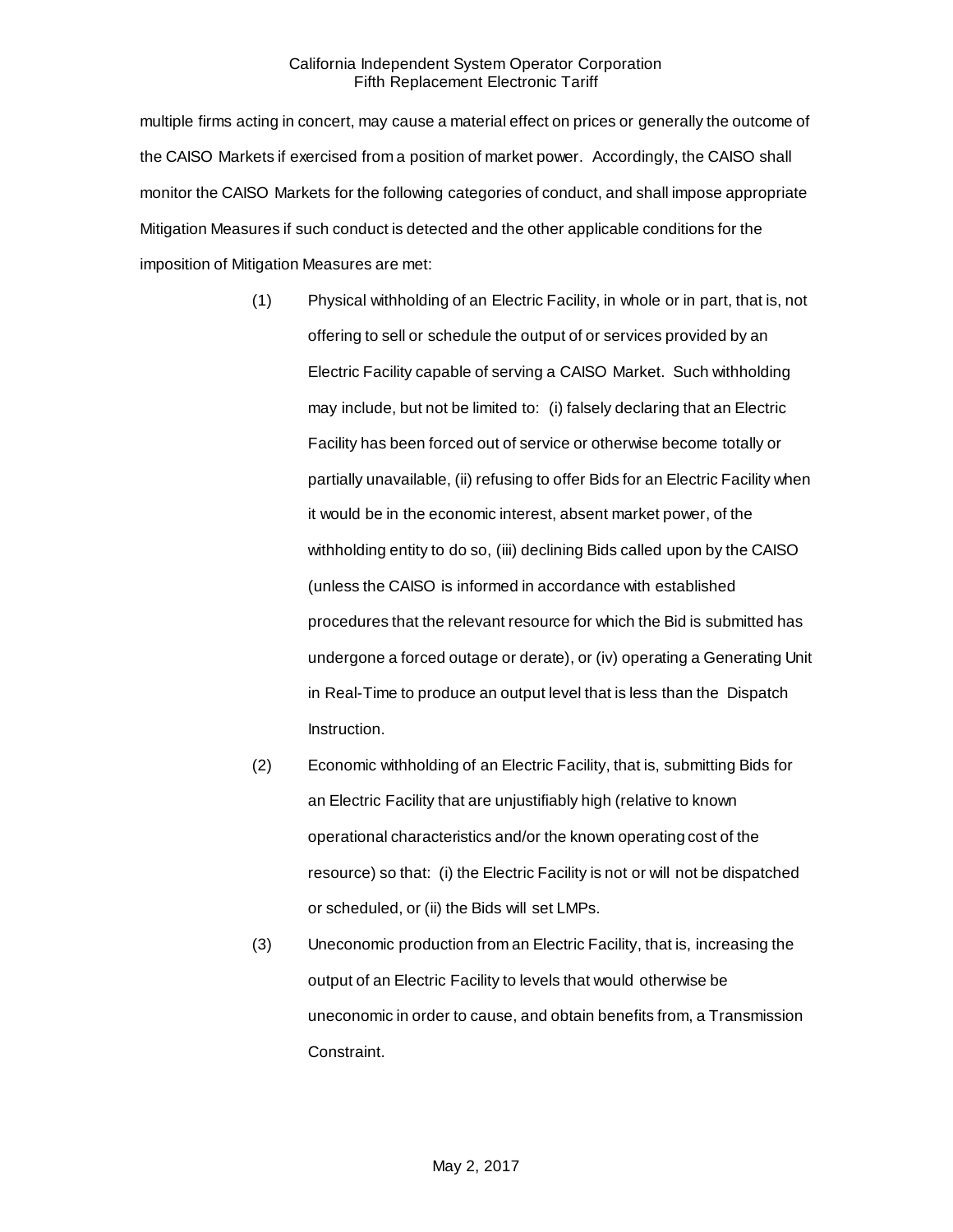(4) Bidding practices that distort prices or uplift charges away from those expected in a competitive market, such as registering Start-Up Cost and Minimum Load Cost data or submitting Bid Costs on behalf of an Electric Facility that are unjustifiably high (relative to known operational characteristics and/or the known operating cost of the resource) or misrepresenting the physical operating capabilities of an Electric Facility resulting in uplift payments or prices significantly in excess of actual costs.

### <span id="page-3-0"></span>**39.3.2 Market Effects Of Rules, Standards, Procedures, Other Items**

Mitigation Measures may also be imposed to mitigate the market effects of a rule, standard, procedure, design feature, or known software imperfection of a CAISO Market that allows a Market Participant to manipulate market prices or otherwise impair the efficient operation of that market, pending the revision of such rule, standard, procedure design feature, or software defect to preclude such manipulation of prices or impairment of efficiency.

# <span id="page-3-1"></span>**39.3.3 Using Different Prices In Other Markets Not Uncompetitive**

Taking advantage of opportunities to sell at a higher price or buy at a lower price in a market other than a CAISO Market shall not be deemed a form of withholding or otherwise inconsistent with competitive conduct.

# <span id="page-3-2"></span>**39.3.4 Foregoing Category List Subject To Amendment As Appropriate**

The CAISO shall monitor CAISO Markets for other categories of conduct, whether by a single firm or by multiple firms acting in concert, that have material effects on prices in a CAISO Market or other payments. The CAISO shall seek to amend the foregoing list as may be appropriate to include any such conduct that would substantially distort or impair the competitiveness of any of the CAISO Markets.

#### <span id="page-3-3"></span>**39.4 Sanctions For Physical Withholding**

The CAISO may report a Market Participant the CAISO determines to have engaged in physical withholding, including providing the CAISO false information regarding derating or outage of an Electric Facility, to the Federal Energy Regulatory Commission in accordance with Section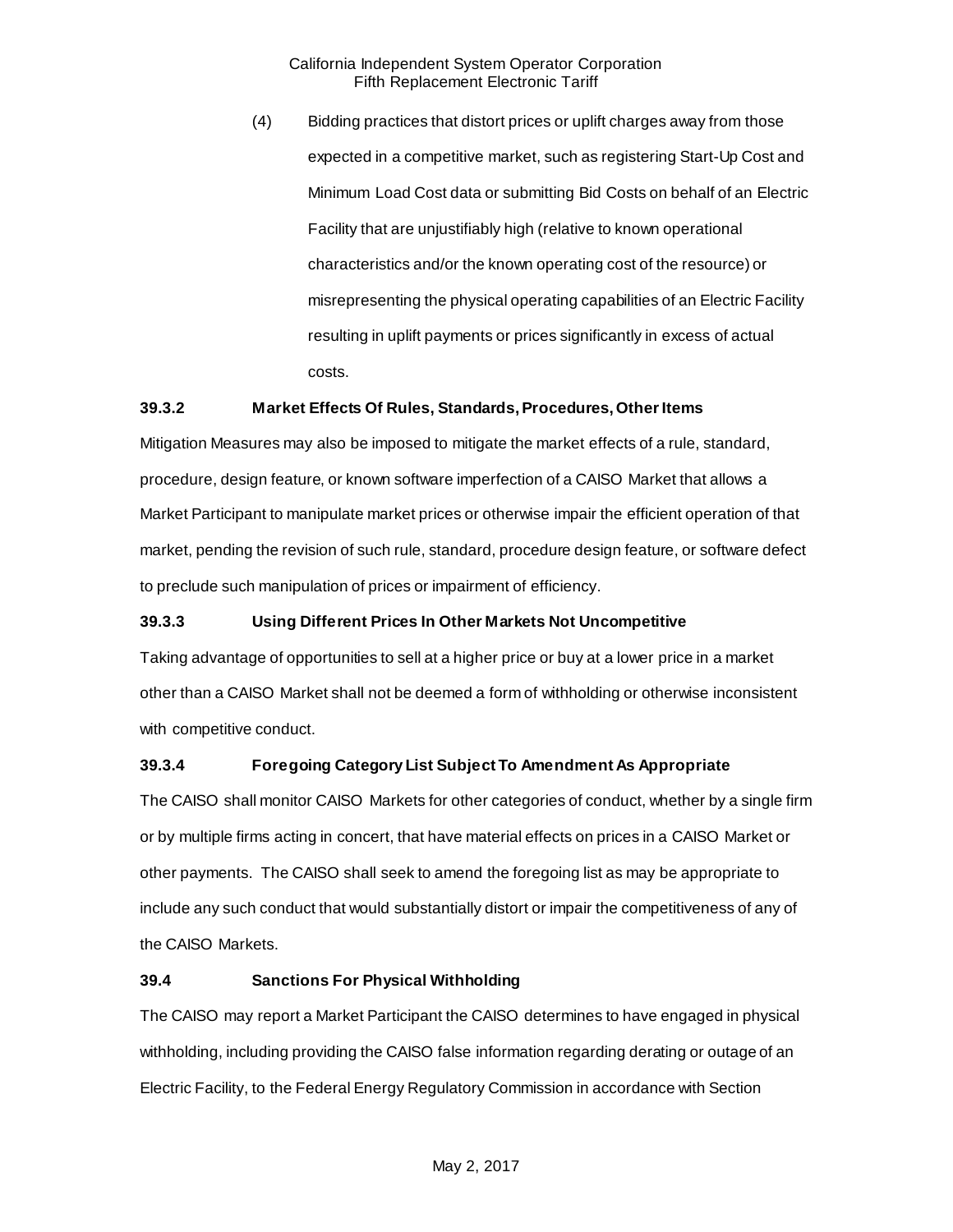9.3.10.5. In addition, a Market Participant that fails to operate a Generating Unit in conformance with CAISO Dispatch Instructions shall be subject to the penalties set forth in Section 11.23.

# <span id="page-4-0"></span>**39.5 FERC-Ordered Measures**

In addition to any mitigation measures specified above, the CAISO shall administer, and apply when appropriate in accordance with their terms, such other mitigation measures as it may be directed to implement by order of the FERC.

# <span id="page-4-1"></span>**39.6 Rules Limiting Certain Energy, AS, And RUC Bids**

# <span id="page-4-2"></span>**39.6.1 Maximum Bid Prices**

Notwithstanding any other provision of this CAISO Tariff, maximum Bid price provisions of Section 39 shall apply to limit, Energy Bids, RUC Availability Bids, and Ancillary Service Bids as specified below.

# **39.6.1.1 Maximum Price for Energy Bids**

For the twelve (12) months following the effective date of this Section, the maximum Energy Bid prices shall be \$500/MWh. After the twelfth month following the effective date of this Section, the maximum Energy Bid price shall be \$750/MWh. After the twenty-fourth month following the effective date of this Section, the maximum Energy Bid price shall be \$1,000/MWh.

# **39.6.1.2 Maximum RUC Availability Bid Prices**

The maximum RUC Availability Bid price shall be \$250/MW/h.

# **39.6.1.3 Maximum Ancillary Services Bid Prices**

The maximum level for Ancillary Services Bid prices shall be \$250/MWh.

# **39.6.1.3.1 Maximum Regulation Mileage Bid Price**

The maximum Mileage Bid price shall be \$50.

# **39.6.1.4 Minimum Bid Price for Energy Bids**

The minimum Energy Bid price shall be negative \$150/MWh. These rules apply to all Energy Bids, including Virtual Bids.

# **39.6.1.5 Minimum Bid Price for Ancillary and RUC Bids**

Ancillary Service Bids and RUC Availability Bids submitted into CAISO markets must have Bid prices not less than \$0/MW/h.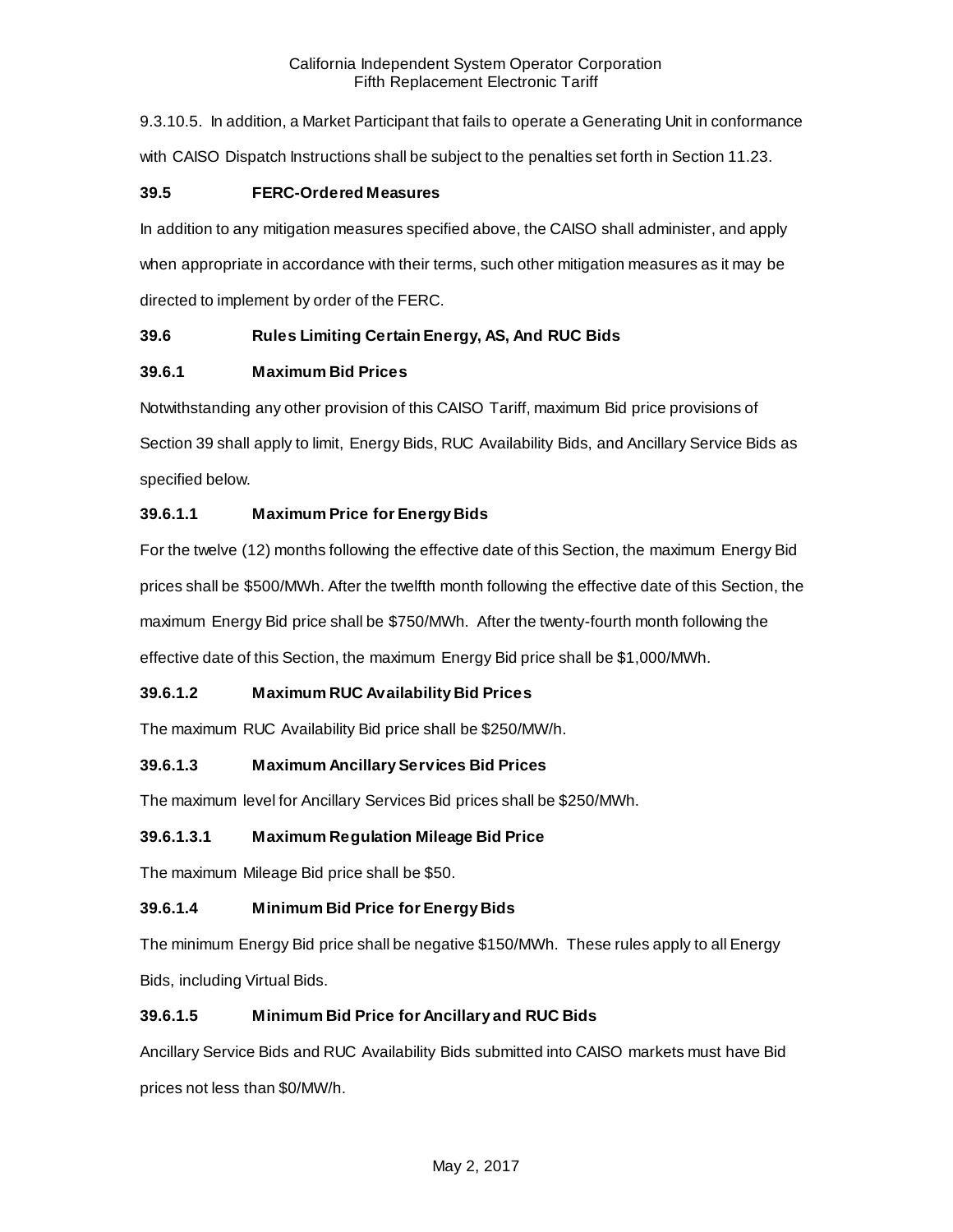### **39.6.1.5.1 Minimum Regulation Mileage Bid Prices**

Regulation Mileage Bids submitted into CAISO markets must have Bid prices not less than \$0.

# **39.6.1.6 Maximum Start-Up Cost and Minimum Load Cost Registered Cost Values**

The maximum Start-Up Cost and Minimum Load Cost values registered in the Master File by Scheduling Coordinators for capacity of non-Multi-Stage Generating Resources that are eligible and elect to use the Registered Cost methodology in accordance with Section 30.4 will be limited to 150 percent of the Projected Proxy Cost. The maximum Start-Up Cost and Minimum Load Cost values registered in the Master File by Scheduling Coordinators for capacity of Multi-Stage Generating Resources that are eligible and elect to use the Registered Cost methodology in accordance with Section 30.4 will be limited to 150 percent of the Projected Proxy Cost for each MSG Configuration of the resources. The Projected Proxy Cost for natural gas-fired resources will include a gas price component, a major maintenance expense component, if available, a volumetric Grid Management Charge component, and, if eligible, a projected Greenhouse Gas Allowance Price component calculated as set forth in this Section 39.6.1.6. The Projected Proxy Cost for non-natural gas-fired resources will be based on costs provided to the CAISO pursuant to Section 30.4.1.1.2, a major maintenance expense component, if available, a volumetric Grid Management Charge component, and, if eligible, a projected Greenhouse Gas Allowance Price component calculated as set forth in this Section 39.6.1.6.

#### **39.6.1.6.1 Gas Price Component of Projected Proxy Cost**

For natural gas-fired resources, the CAISO will calculate a gas price to be used in establishing maximum Start-Up Costs and Minimum Load Costs after the twenty-first day of each month and post it on the CAISO Website by the end of each calendar month. The price will be applicable for Scheduling Coordinators for natural gas-fired Use-Limited Resources electing to use the Registered Cost methodology until a new gas price is calculated and posted on the CAISO Website. The gas price will be calculated as follows:

(1) Daily closing prices for monthly natural gas futures contracts at Henry Hub for the next calendar month are averaged over the first twenty-one (21) days of the month, resulting in a single average for the next calendar month.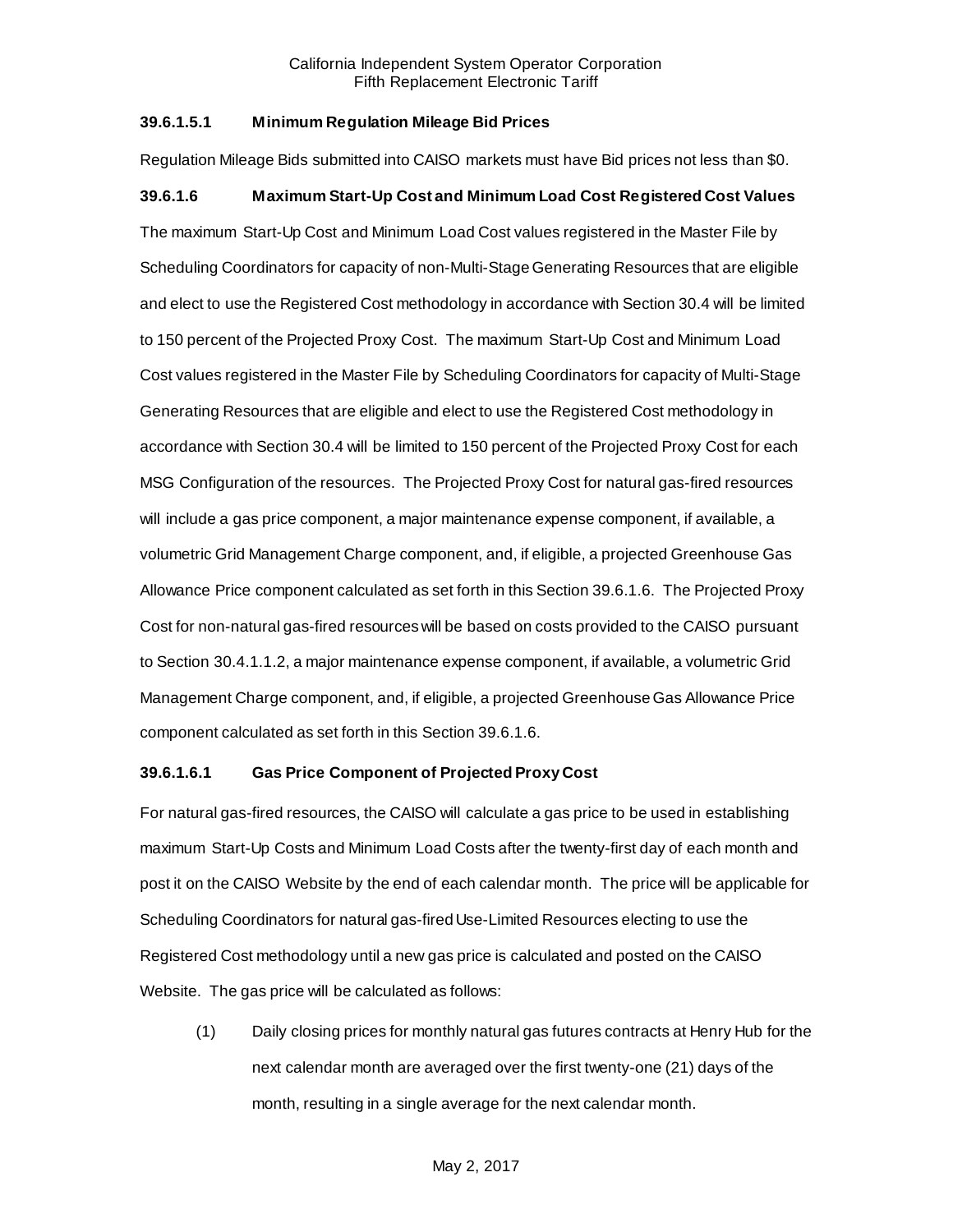- (2) Daily prices for futures contracts for basis swaps at identified California delivery points, are averaged over the first twenty-one (21) days of the month for the identified California delivery points as set forth in the Business Practice Manual.
- (3) For each of the California delivery points, the average Henry Hub and basis swap prices are combined and will be used as the baseline gas price applicable for calculating the caps for Start-Up and Minimum Load Costs for Use-Limited Resources electing to use the Registered Cost methodology. The most geographically appropriate will apply to a particular resource.
- (4) The applicable intra-state gas transportation charge as set forth in the Business Practice Manual will be added to the baseline gas price for each Use-Limited Resource that elects to use the Registered Cost methodology to create a final gas price for calculating the caps for Start-Up and Minimum Load Costs for each such resource.

For non-natural gas-fired resources, the Projected Proxy Costs for Start-Up Costs and Minimum Load Costs will be calculated using the information contained in the Master File used for calculating the Proxy Cost, as set forth in the Business Practice Manual.

#### **39.6.1.6.2 Projected Greenhouse Gas Allowance Price**

For resources that are registered with the California Air Resources Board as having a greenhouse gas compliance obligation, the CAISO will calculate a projected Greenhouse Gas Allowance Price component to be used in establishing maximum Start-Up Costs and Minimum Load Costs after the twenty-first day of each month and will post it on the CAISO Website by the end of that month. The projected Greenhouse Gas Allowance Price component will be applicable for Scheduling Coordinators on behalf of eligible Use-Limited Resources electing to use the Registered Cost methodology until a new projected Greenhouse Gas Allowance Price component is calculated and posted on the CAISO Website. The projected Greenhouse Gas Allowance Price component will be calculated by averaging the applicable daily Greenhouse Gas Allowance Prices calculated over the first twenty (20) days of the month using the methodology set forth in Section 39.7.1.1.1.4.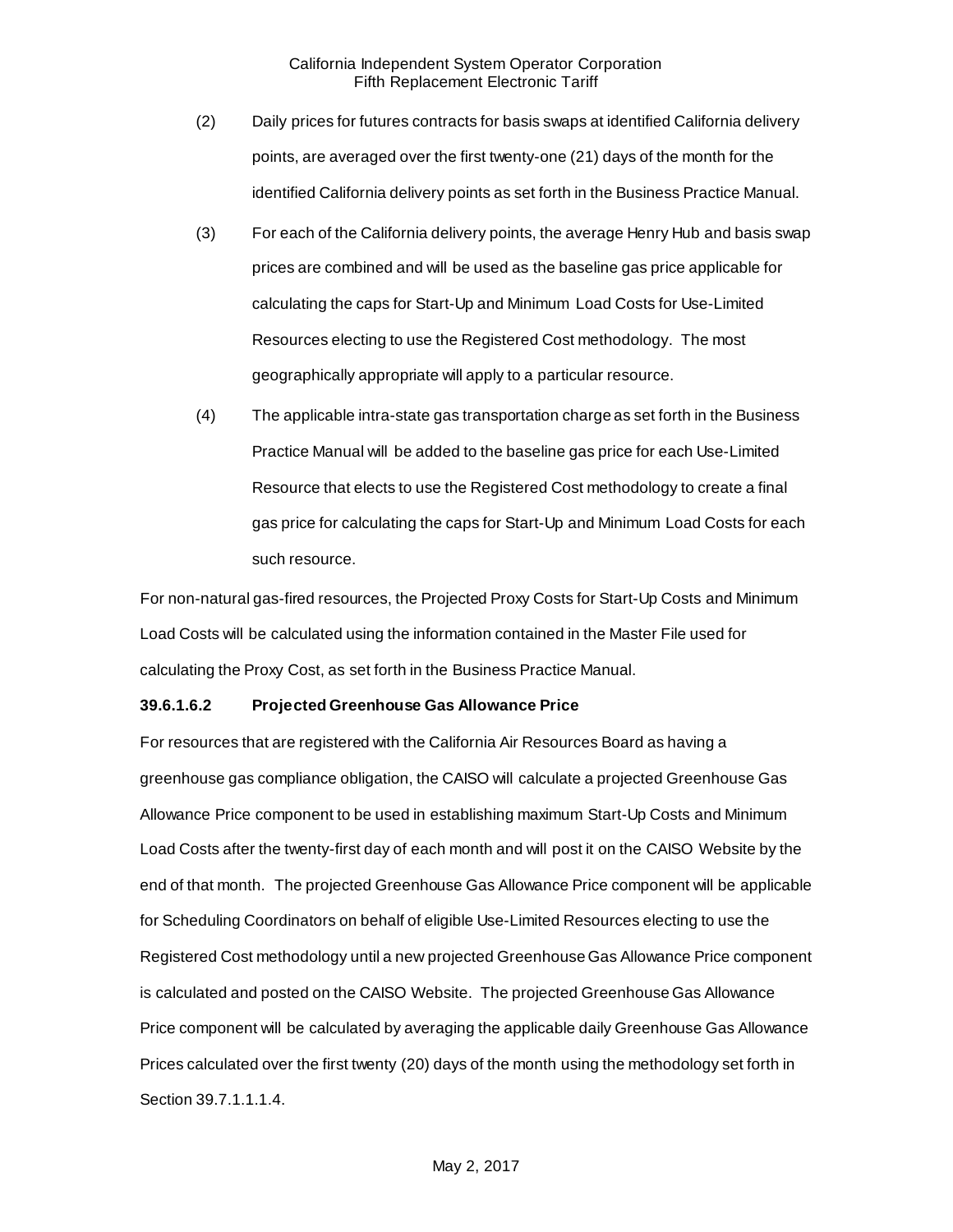# **39.6.1.6.3 Major Maintenance Expense Component**

The major maintenance expense component is determined based on the process set forth in Section 30.4.1.1.4.

# **39.6.1.6.4 Volumetric Grid Management Charge Component**

The volumetric Grid Management Charge component is set forth in Sections 39.7.1.1.1.1 and 39.7.1.1.1.2.

# **39.6.1.7 Maximum Transition Cost Values**

Scheduling Coordinators for capacity of Multi-Stage Generating Resources that are eligible and elect to use the Registered Cost methodology in accordance with Section 30.4 must register Transition Costs for each feasible transition between a lower MSG Configuration and a higher MSG Configuration, between zero and a maximum of 150 percent of the difference between the Projected Proxy Cost for the Start-Up Costs for the higher MSG Configuration, minus the Projected Proxy Cost for the Start-Up Costs for the lower MSG Configuration. If the result of this calculation is negative for any transition between two MSG Configurations, then the associated Transition Cost shall be zero.

# <span id="page-7-0"></span>**39.7 Local Market Power Mitigation For Energy Bids**

Local Market Power Mitigation is based on the assessment and designation of Transmission Constraints as competitive or non-competitive pursuant to Section 39.7.2. The local market power mitigation processes are described in Section 31.2 for the DAM and Sections 34.1.5 for the RTM.

# <span id="page-7-1"></span>**39.7.1 Calculation Of Default Energy Bids**

Default Energy Bids shall be calculated by the CAISO, for the on-peak hours and off-peak hours for both the DAM and RTMs, pursuant to one of the methodologies described in this Section. The Scheduling Coordinator for each Generating Unit owner or Participating Load must rank order the following options of calculating the Default Energy Bid starting with its preferred method. The Scheduling Coordinator must provide the data necessary for determining the Variable Costs unless the Negotiated Rate Option precedes the Variable Cost Option in the rank order, in which case the Scheduling Coordinator must have a negotiated rate established with the Independent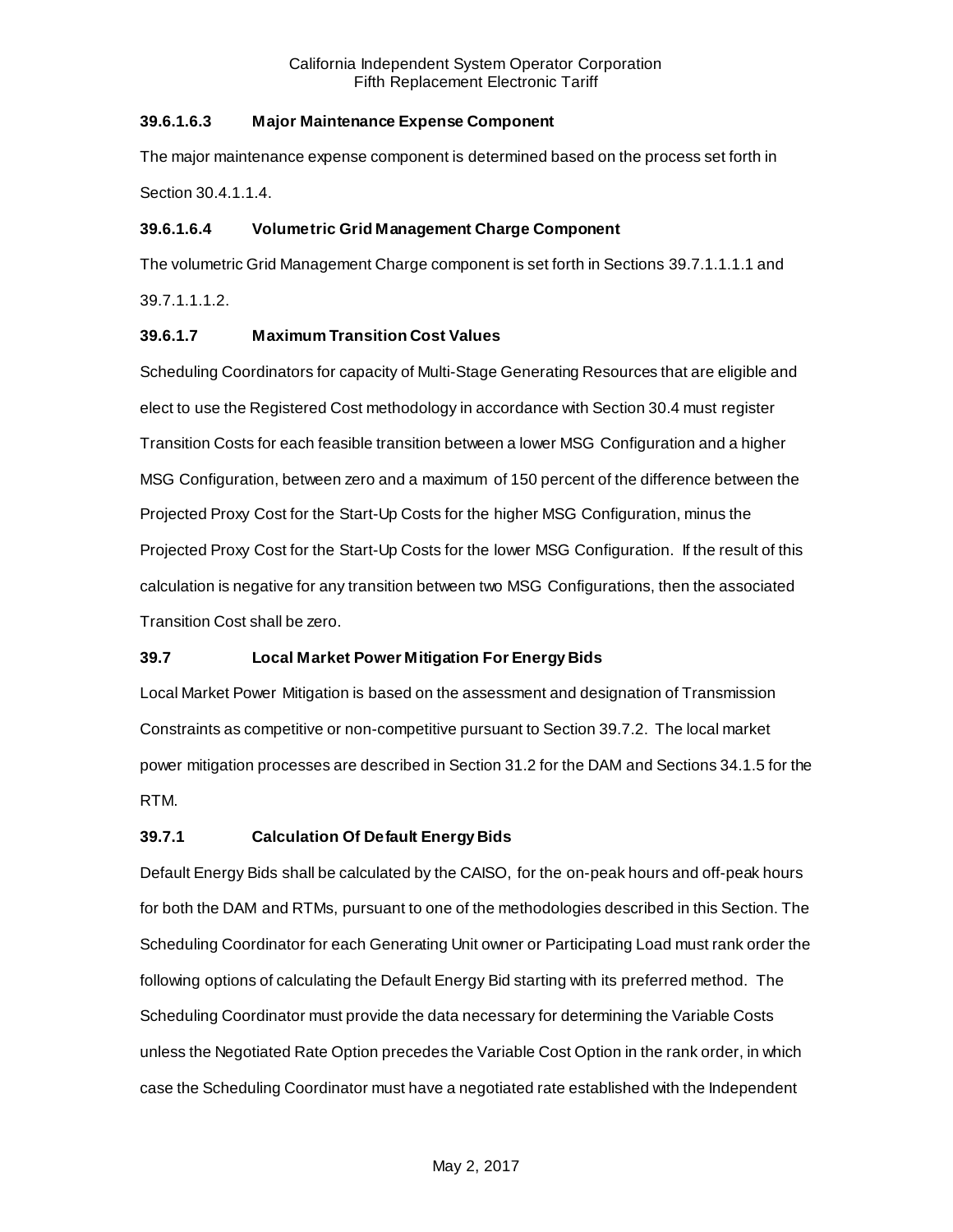Entity charged with calculating the Default Energy Bid. If no rank order is specified for a Generating Unit or Participating Load, then the default rank order of (1) Variable Cost Option, (2) Negotiated Rate Option, (3) LMP Option will be applied. For the first ninety (90) days after changes to resource status and MSG Configurations as specified in Section 27.8.3, including the first ninety (90) days after the effective date of Section 27.8.3, the Default Energy Bid option for the resource is limited to the Negotiated Rate Option or the Variable Cost Option.

# **39.7.1.1 Variable Cost Option**

For natural gas-fueled units, the Variable Cost Option will calculate the Default Energy Bid by adding incremental cost (comprised of incremental fuel cost plus a volumetric Grid Management Charge adder plus a greenhouse gas cost adder if applicable) with variable operation and maintenance cost, adding ten percent (10%) to the sum, and adding a Bid Adder if applicable. For non-natural gas-fueled units, the Variable Cost Option will calculate the Default Energy Bid by summing incremental fuel cost plus ten percent (10%) of fuel cost plus a Bid Adder if applicable.

### **39.7.1.1.1 Incremental Cost Calculations Under the Variable Cost Option**

#### **39.7.1.1.1.1 Natural Gas-Fired Resources**

(a) Calculation of incremental fuel cost - For natural gas-fueled units, incremental fuel cost is calculated based on an incremental heat rate curve multiplied by the natural gas price calculated as described below.

Resource owners shall submit to the CAISO average heat rates (Btu/kWh) measured for at least two (2) and up to eleven (11) generating operating points (MW), where the first and last operating points refer to the minimum and maximum operating levels (i.e., PMin and PMax), respectively. The average heat rate curve formed by the (Btu/kWh, MW) pairs is a piece-wise linear curve between operating points, and two (2) average heat rate pairs yield one (1) incremental heat rate segment that spans two (2) consecutive operating points. The incremental heat rates (Btu/kWh) in the incremental heat rate curve are calculated by converting the average heat rates submitted by resource owners to the CAISO to requirements of heat input (Btu/h) for each of the operating points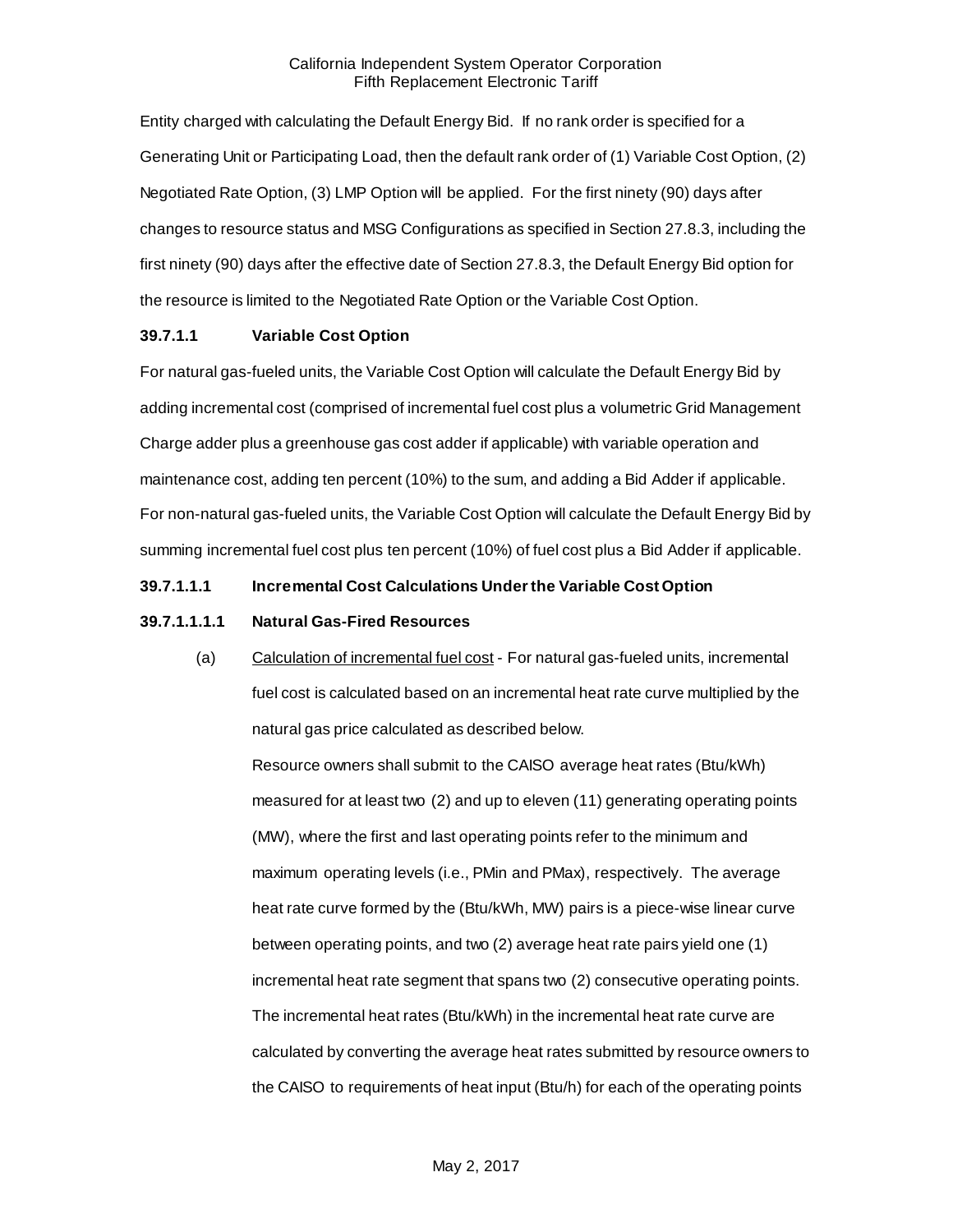and dividing the changes in requirements of heat input from one (1) operating point to the next by the changes in MW between two (2) consecutive operating points as specified in the Business Practice Manual. For each segment representing operating levels below eighty (80) percent of the unit's PMax, the incremental heat rate is limited to the maximum of the average heat rates for the two (2) operating points used to calculate the incremental heat rate segment. The unit's final incremental fuel cost curve is calculated by multiplying this incremental heat rate curve by the applicable natural gas price, and then, if necessary, applying a left-to-right adjustment to ensure that the final incremental cost curve is monotonically non-decreasing. Heat rate and cost curves shall be stored, updated, and validated in the Master File.

- (b) Calculation of greenhouse gas cost adder For each natural gas-fired resource registered with the California Air Resources Board as having a greenhouse gas compliance obligation, the CAISO will calculate a greenhouse gas cost adder as the product of the resource's incremental heat rate, the greenhouse gas emissions rate authorized by the California Air Resources Board, and the applicable Greenhouse Gas Allowance Price.
- (c) Calculation of volumetric Grid Management Charge adder For each natural gas-fired resource, the CAISO will include a volumetric Grid Management Charge adder that consists of: (i) the Market Services Charge; (ii) the System Operations Charge; and (iii) the Bid Segment Fee divided by the MW in the Bid segment.

#### **39.7.1.1.1.2 Non-Natural Gas-Fired Resources**

For non-natural gas-fueled units, incremental fuel cost is calculated based on an average cost curve as described below.

Resource owners for non-natural gas-fueled units shall submit to the CAISO average fuel costs (\$/MW) measured for at least two (2) and up to eleven (11) generating operating points (MW), where the first and last operating points refer to the minimum and maximum operating levels (i.e.,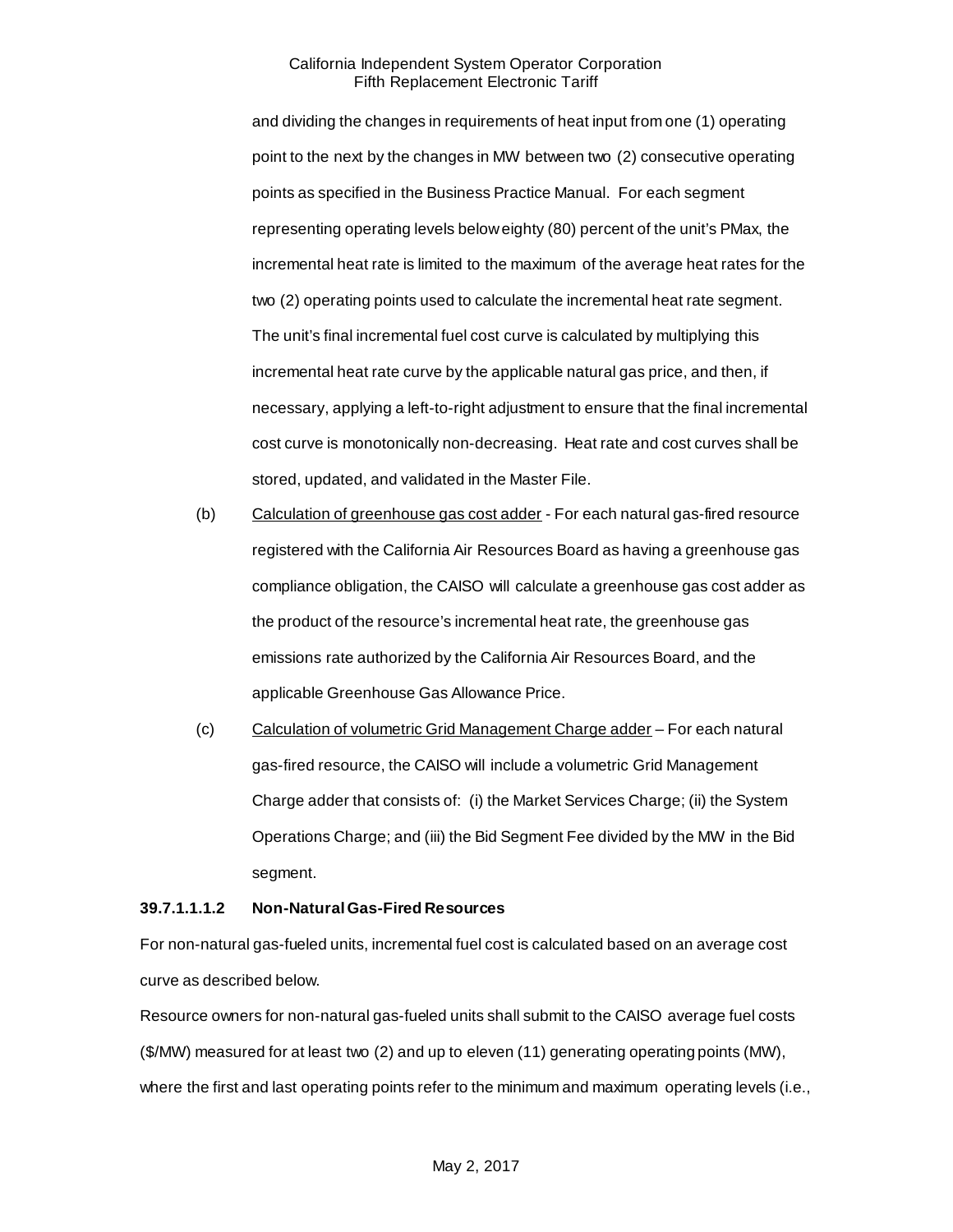PMin and PMax), respectively. The average cost curve formed by the (\$/MWh, MW) pairs is a piece-wise linear curve between operating points, and two (2) average cost pairs yield one (1) incremental cost segment that spans two (2) consecutive operating points. For each segment representing operating levels below eighty (80) percent of the unit's PMax, the incremental cost rate is limited to the maximum of the average cost rates for the two (2) operating points used to calculate the incremental cost segment. The unit's final incremental fuel cost curve is then adjusted, if necessary, applying a left-to-right adjustment to ensure that the final incremental cost curve is monotonically non-decreasing. Cost curves will include: (i) greenhouse gas allowance costs for each non-natural gas-fired resource registered with the California Air Resources Board as having a greenhouse gas compliance obligation, as provided to the CAISO by the Scheduling Coordinator for the resource; and (ii) a volumetric Grid Management Charge adder that consists of: (i) the Market Services Charge; (ii) the System Operations Charge; and (iii) the Bid Segment Fee divided by the MW in the Bid segment. Cost curves shall be stored, updated, and validated in the Master File.

#### **39.7.1.1.1.3 Calculation of Natural Gas Price**

- (a) The CAISO will use different gas price indices for the Day-Ahead Market and the Real-Time Market. If a gas price index is unavailable for any reason, the CAISO will use the most recently available gas price index as set forth in Section 39.7.1.1.1(c).
- (b) For the Day-Ahead Market, the CAISO will use a gas price index based on natural gas prices reported by the Intercontinental Exchange one (1) day prior to the applicable Trading Day between 8:00 and 9:00 a.m. Pacific Time for natural gas deliveries on the Trading Day, which is a volume-weighted average price calculated by the Intercontinental Exchange during the next-day trading window.
- (c) For the Real-Time Market, the CAISO will calculate a gas price index using at least two prices from two or more of the following publications: Natural Gas Intelligence, SNL Energy/BTU's Daily Gas Wire, Platt's Gas Daily, and the Intercontinental Exchange. The CAISO will update gas price indices for the Real-Time Market between the hours of 19:00 and 22:00 Pacific Time using natural gas prices published one (1) day prior to the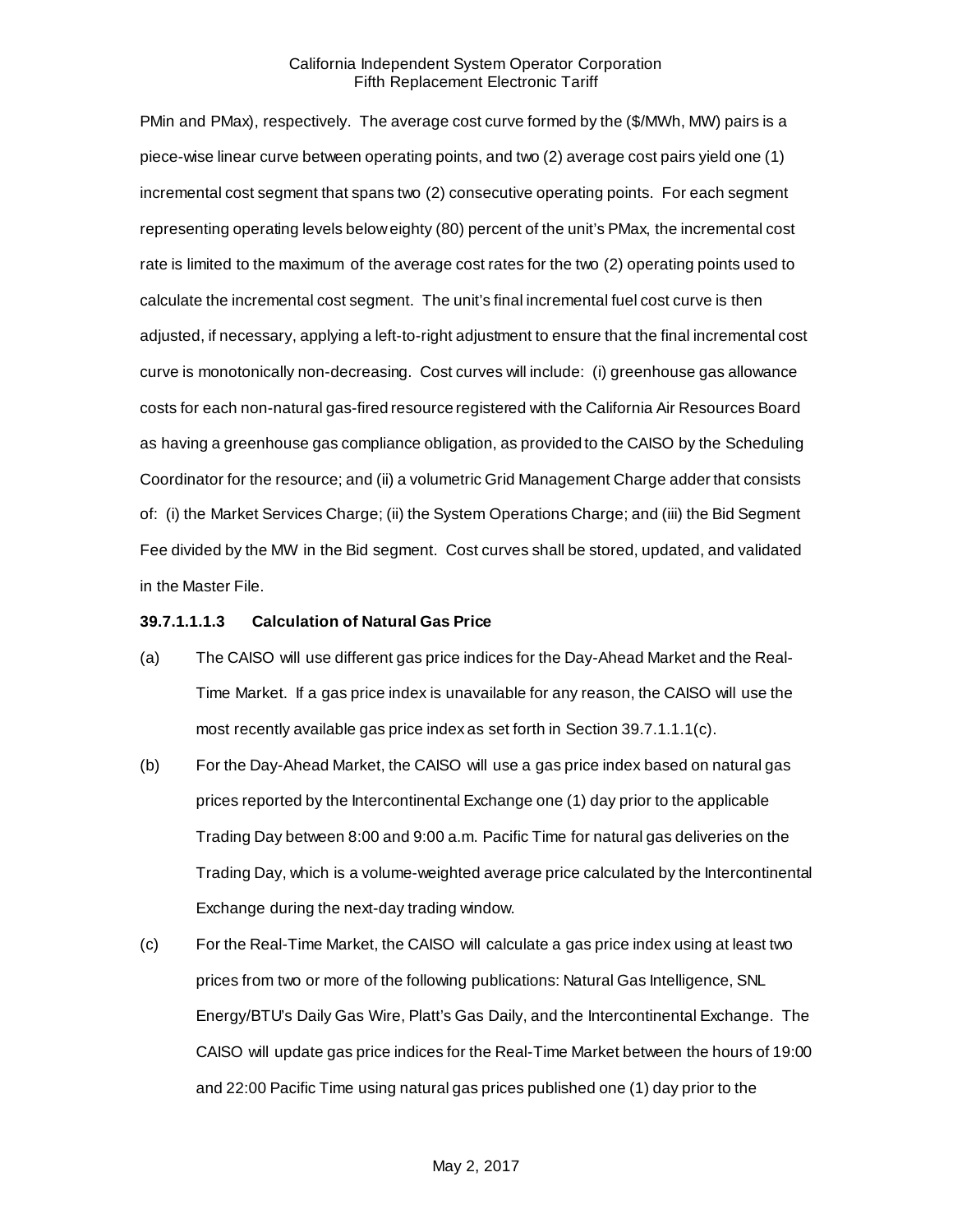applicable Trading Day for natural gas deliveries on the Trading Day, unless gas prices are not published on that day, in which case the CAISO will use the most recently published prices that are available.

(d) For the Real-Time Market, the CAISO will increase the gas price calculated pursuant to Section 39.7.1.1.1.3(c) for resources receiving gas service from Southern California Gas Company and San Diego Gas & Electric Company by an amount that: (1) improves the dispatch of these resources so that they are more likely to be dispatched to address local needs rather than system needs; (2) better accounts for systematic differences between day-ahead and same-day natural gas prices; and (3) improves the ability to manage the generators' gas usage within applicable gas balancing rules. For applicable resources, the CAISO will initially increase the gas commodity price used in the calculation of Start-Up Costs, Minimum Load Costs, and Transition Costs pursuant to Section 30.4.1.1, and Generated Bids pursuant to Section 40.6.8, by seventy-five (75) percent, and may decrease this amount or increase it further by an amount not to exceed \$2.50/therm plus two (2) times the next-day gas index price calculated pursuant to Section 39.7.1.1.1.3(b). For applicable resources, the CAISO will initially increase the gas commodity price used in the calculation of Default Energy Bids pursuant to Section 39.7.1.1 by twenty-five (25) percent, and may decrease this amount or increase it further by an amount not to exceed one hundred (100) percent. Upon determining that a subsequent increase in the gas price is necessary after the initial increase, the CAISO will issue a Market Notice specifying the amount of the increase.

#### **39.7.1.1.1.4 Calculation of Greenhouse Gas Allowance Price**

To calculate the Greenhouse Gas Allowance Price, the CAISO will use different greenhouse gas price indices for the Day-Ahead Market and the Real-Time Market and each greenhouse gas price index will be calculated on a daily basis using at least two prices from two or more of the following publications: the Intercontinental Exchange, CME Group, and ARGUS. If a greenhouse gas price index is unavailable for any reason, the CAISO will use the most recent available greenhouse gas price index. For the Day-Ahead Market, the CAISO will update the greenhouse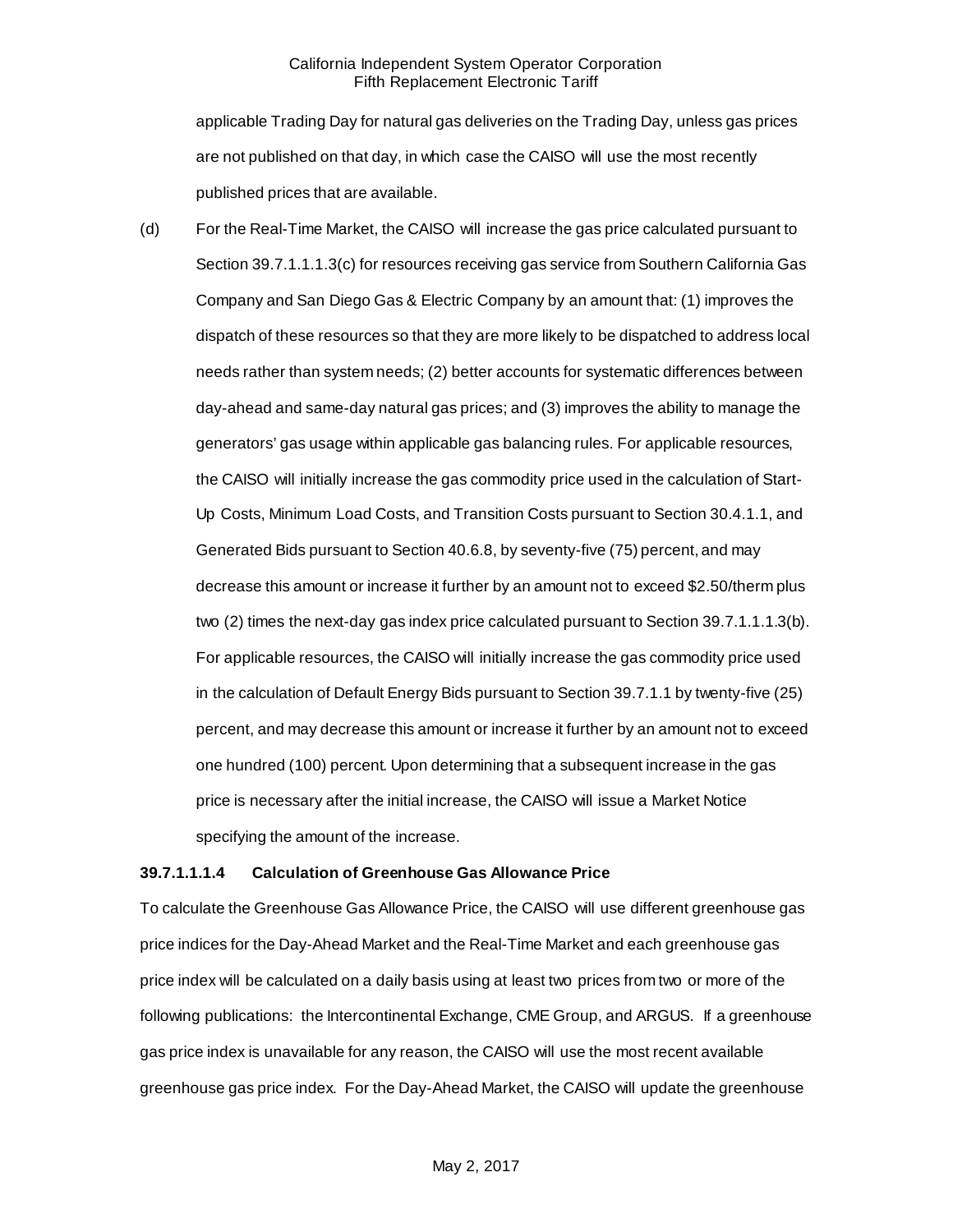gas price index between 19:00 and 22:00 Pacific Time using prices for greenhouse gas allowances published on the day that is two (2) days prior to the applicable Trading Day, unless prices for greenhouse gas allowances are not published on that day, in which case the CAISO will use the most recently published prices for greenhouse gas allowances that are available. For the Real-Time Market, the CAISO will update greenhouse gas price indices between the hours of 19:00 and 22:00 Pacific Time using prices for greenhouse gas allowances published one (1) day prior to the applicable Trading Day, unless prices for greenhouse gas allowances are not published on that day, in which case the CAISO will use the most recently published prices for greenhouse gas allowances that are available. The CAISO will calculate each Greenhouse Gas Allowance Price during a year using prices for greenhouse gas allowances from that same year.

**39.7.1.1.2 Variable Operation and Maintenance Cost Under the Variable Cost Option** The default value for the variable operation and maintenance cost portion will vary by fuel source or technology as follows: (1) solar \$0.00/MWh; (2) nuclear \$1.00/MWh; (3) coal \$2.00/MWh; (4) wind \$2.00/MWh; (5) hydro \$2.50/MWh; (6) natural gas-fired combined cycle and steam units \$2.80/MWh; (7) geothermal \$3.00 WMh; (8) landfill gas \$4.00/MWh; (9) combustion turbines and reciprocating engines \$4.80/MWh; and (10) biomass \$5.00/MWh. Resource specific values may be negotiated with the CAISO or the Independent Entity charged with calculating the Default Energy Bid. Default operation and maintenance values as well as any negotiated values will also be used to calculate Minimum Load Costs pursuant to Section 30.4.

**39.7.1.1.3 Filings with FERC to Recover Actual Marginal Fuel Procurement Costs**

A Scheduling Coordinator for a resource subject to the Variable Cost Option may seek to recover actual marginal fuel procurement costs pursuant to a filing with FERC in accordance with Section 30.11.

#### **39.7.1.2 LMP Option**

The CAISO will calculate the LMP Option for the Default Energy Bid as a weighted average of the lowest quartile of LMPs at the Generating Unit PNode in periods when the unit was Dispatched during the preceding ninety (90) day period for which LMPs that have passed the price validation and correction process set forth in Section 35 are available. The weighted average will be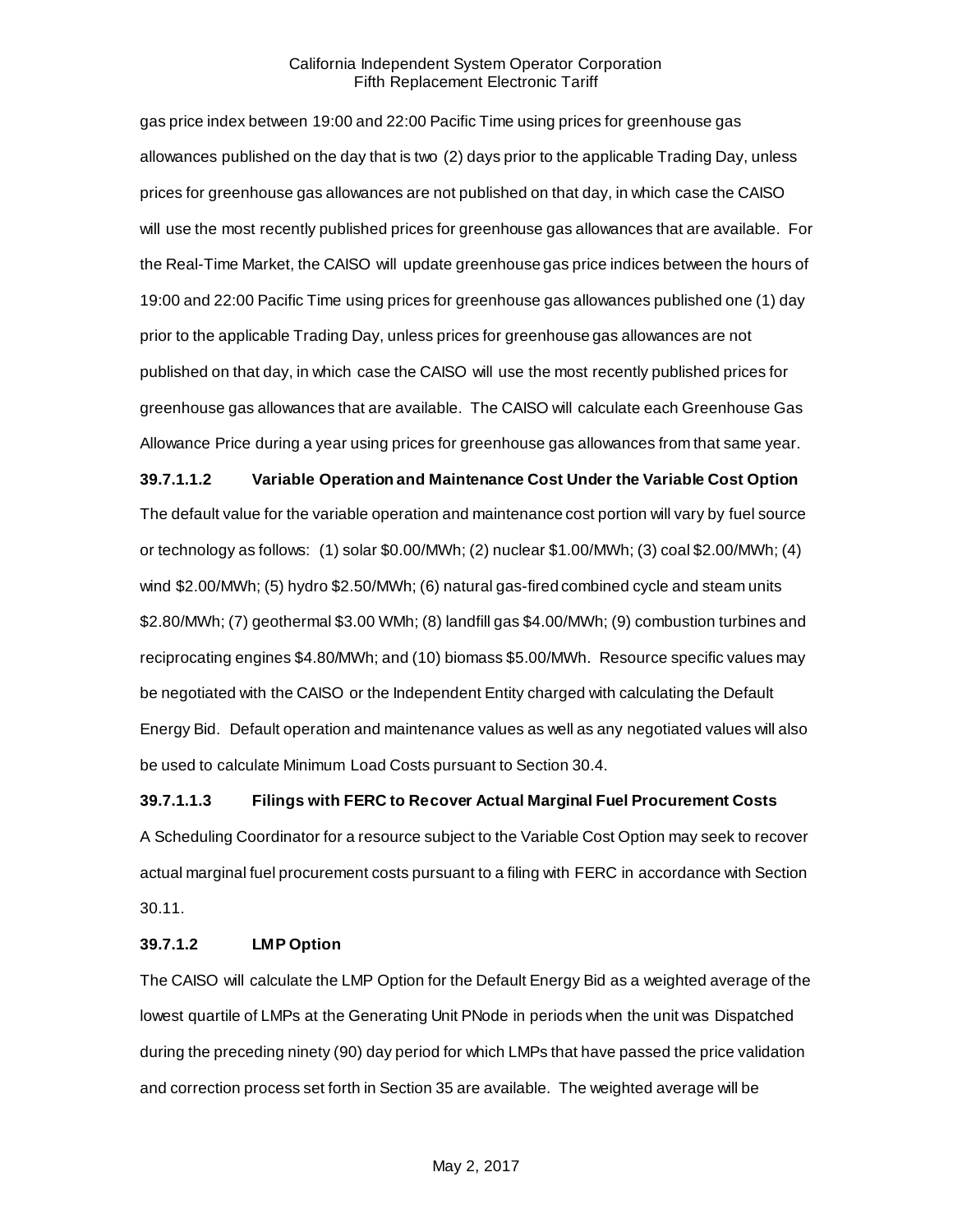calculated based on the quantities Dispatched within each segment of the Default Energy Bid curve. Each Bid segment created under the LMP Option for Default Energy Bids will be subject to a feasibility test, as set forth in a Business Practice Manual, to determine whether there are a sufficient number of data points to allow for the calculation of an LMP based Default Energy Bid. The feasibility test is designed to avoid excessive volatility of the Default Energy Bid under the LMP Option that could result when calculated based on a relatively small number of prices.

#### **39.7.1.3 Negotiated Rate Option**

### **39.7.1.3.1 Submission Process**

Scheduling Coordinators that elect the Negotiated Rate Option for the Default Energy Bid shall submit a proposed Default Energy Bid along with supporting information and documentation as described in a BPM. Within ten (10) Business Days of receipt, the CAISO or an Independent Entity selected by the CAISO will provide a written response. If the CAISO or Independent Entity accepts the proposed Default Energy Bid, it will generally become effective within eleven (11) Business Days from the date of acceptance by the CAISO and remain in effect until: (1) the Default Energy Bid is modified by FERC; (2) the Default Energy Bid is modified by mutual agreement of the CAISO and the Scheduling Coordinator; or (3) the Default Energy Bid expires, is terminated or is modified pursuant to any agreed upon term or condition or pertinent FERC order.

If the CAISO or Independent Entity selected by the CAISO does not accept the proposed Default Energy Bid, the CAISO or Independent Entity selected by the CAISO and the Scheduling Coordinator shall enter a period of good faith negotiations that terminates sixty (60) days following the date of submission of a proposed Default Energy Bid by a Scheduling Coordinator. If at any time during this period, the CAISO or Independent Entity selected by the CAISO and the Scheduling Coordinator agree upon the Default Energy Bid, it will generally be become effective within eleven (11) Business Days of the date of agreement and remain in effect until: (1) the Default Energy Bid is modified by FERC; (2) the Default Energy Bid is modified by mutual agreement of the CAISO and the Scheduling Coordinator; or (3) the Default Energy Bid expires,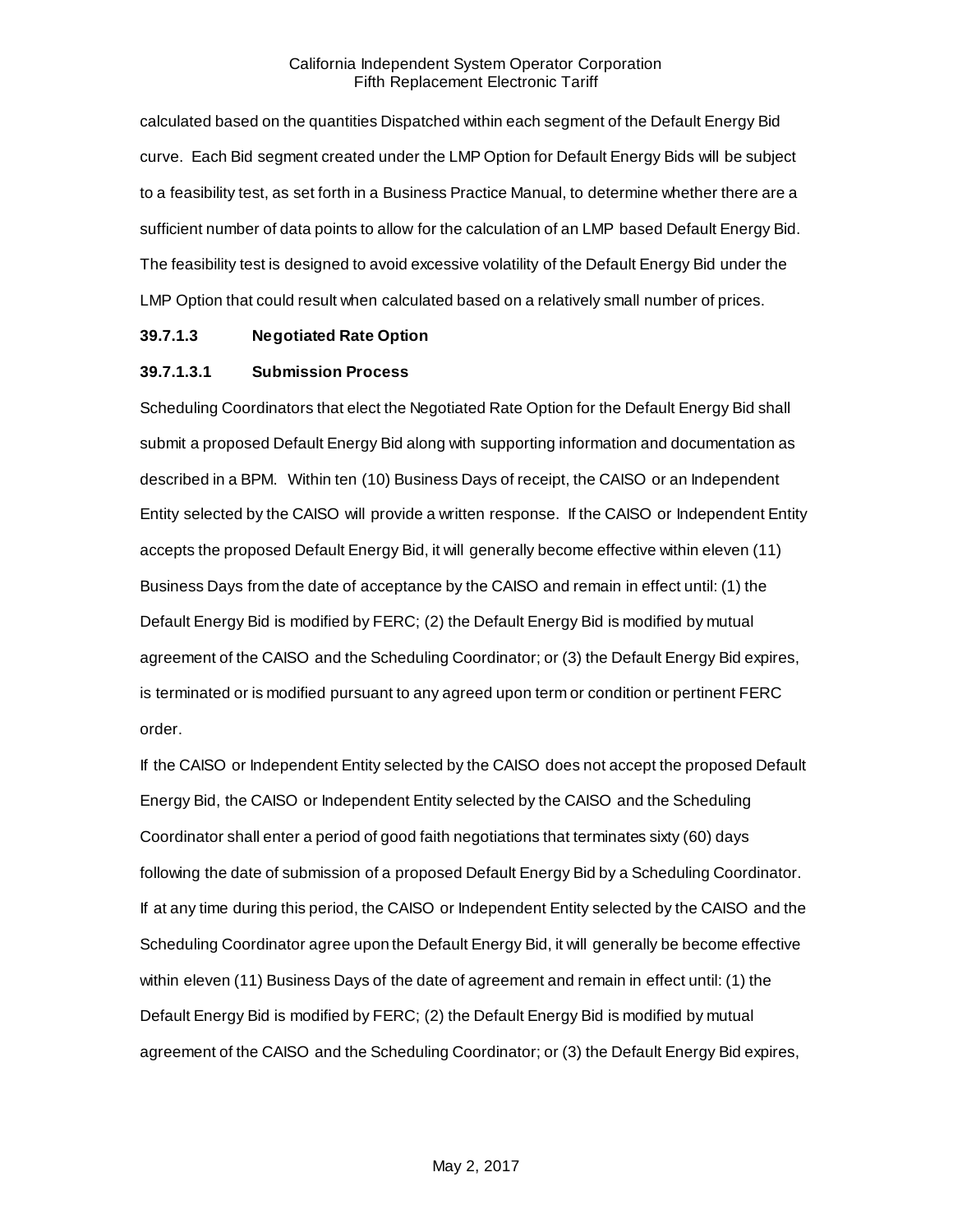is terminated or is modified pursuant to any agreed upon term or condition or pertinent FERC order.

If by the end of the sixty (60)-day period the CAISO or Independent Entity selected by the CAISO and the Scheduling Coordinator fail to agree on the Default Energy Bid to be used under the Negotiated Rate Option, the Scheduling Coordinator has the right to file a proposed Default Energy Bid with FERC pursuant to Section 205 of the Federal Power Act.

During the sixty (60)-day period following the submission of a proposed negotiated Default Energy Bid by a Scheduling Coordinator, and pending FERC's acceptance in cases where the CAISO or Independent Entity selected by the CAISO fail to agree on the Default Energy Bid for use under the Negotiated Rate Option and the Scheduling Coordinator filed a proposed Default Energy Bid with FERC pursuant to Section 205 of the Federal Power Act, the Scheduling Coordinator has the option of electing to use any of the other options available pursuant to Section 39.7. If the Scheduling Coordinator does not elect to use any of the other options available pursuant to Section 39.7, or if sufficient data do not exist to calculate a Default Energy Bid using any of these options, the CAISO may establish a temporary Default Energy Bid as specified in Section 39.7.1.5.

# **39.7.1.3.2 Informational Filings With FERC**

The CAISO shall make an informational filing with FERC of any adders or interim adders for major maintenance expenses determined pursuant to Sections 30.4.1.1.1, 30.4.1.1.2, and 30.4.1.1.4, any Default Energy Bids negotiated pursuant to this section, any temporary Default Energy Bids established pursuant to Section 39.7.1.5, or any custom operations and maintenance adders negotiated pursuant to Section 39.7.1.1.2, no later than seven (7) days after the end of the month in which the Default Energy or operations and maintenance values were established.

# **39.7.1.4 Frequently Mitigated Unit Option**

A Frequently Mitigated Unit that is eligible for a Bid Adder may select a fourth Default Energy Bid option, which is equal to the Variable Cost Option plus the Bid Adder as described in Section 39.7.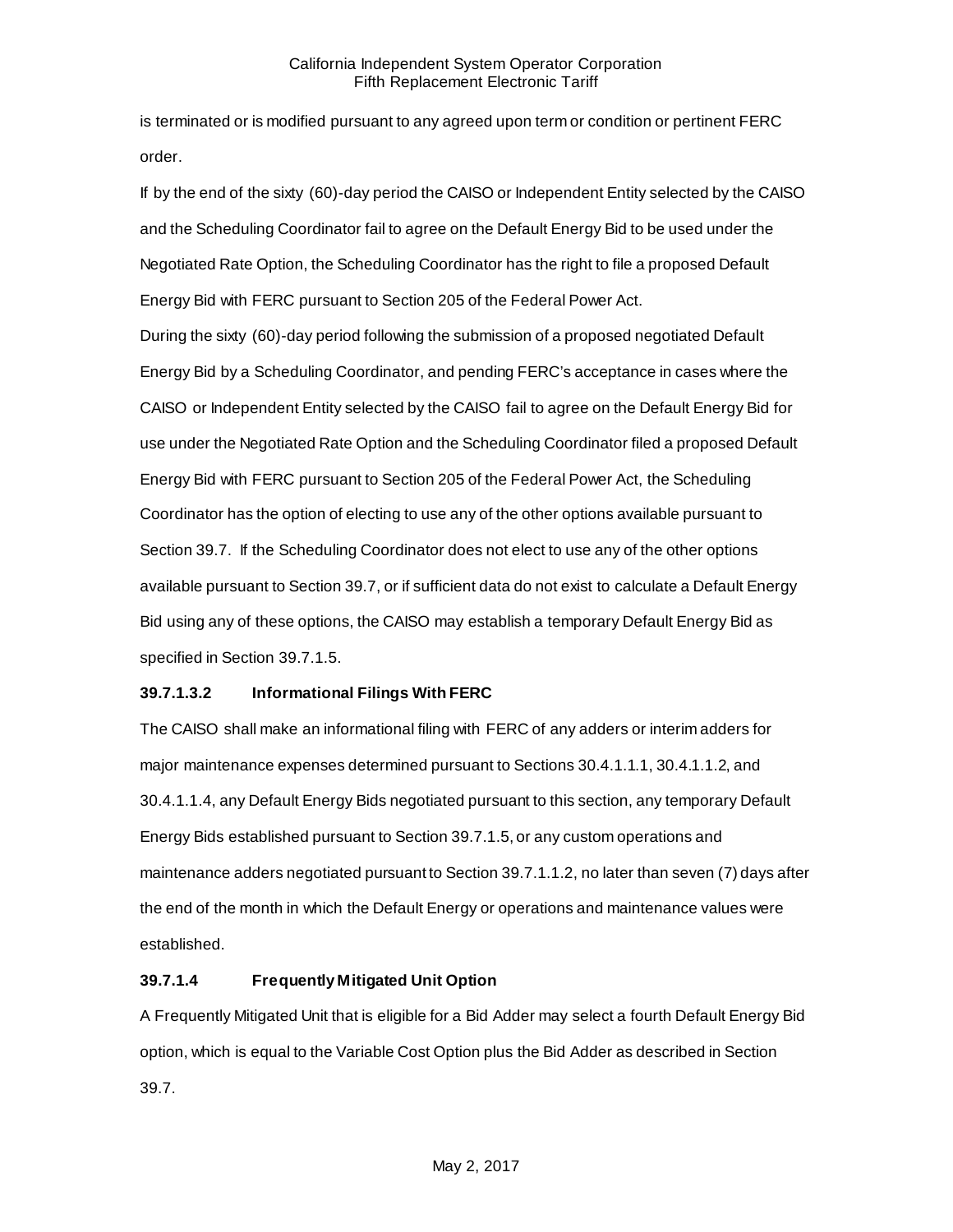### **39.7.1.5 Temporary Default Energy Bid**

If the Scheduling Coordinator does not elect to use any of the other options available pursuant to Section 39.7.1, or if sufficient data do not exist to calculate a Default Energy Bid using any of the available options, the CAISO will first seek to obtain from the Scheduling Coordinator any additional data required for calculating the Default Energy Bid options available pursuant to 39.7.1. If the provision of additional data by a Scheduling Coordinator results in additional or modified Default Energy Bid options pursuant to 39.7.1, the Scheduling Coordinator will have another opportunity to elect one of these options as its temporary Default Energy Bid. If the Scheduling Coordinator does not elect to use any of the options available pursuant to Section 39.7.1, or if sufficient data still do not exist to calculate a Default Energy Bid using any of the available options, the CAISO may establish a temporary Default Energy Bid based on one or more of the following: (1) operating cost data, opportunity cost, and other appropriate input from the Market Participant; (2) the CAISO's estimated operating costs of the Electric Facility, taking the best information available to the CAISO; (3) an appropriate average of competitive Bids of one or more similar Electric Facilities; or (4) any of the other options for determining a Default Energy Bid for which data are available.

#### **39.7.1.6 Default Energy Bids for RMR Units**

The available capacity in excess of the Maximum Net Dependable Capacity (MNDC) specified in the RMR Contract up to the maximum generation capacity (PMax) is subject to Local Market Power Mitigation. The Scheduling Coordinator for the RMR Unit must rank order its preferences between the Variable Cost Option, the LMP Option, and the Negotiated Rate Option, which shall be the default rank order if no rank order is specified by the Scheduling Coordinator. These preferences will be used to determine the Default Energy Bids for the capacity between the MNDC and PMax. RMR Proxy Bids for RMR Units based on contractually specified costs are used in lieu of Default Energy Bids for the contractual RMR Unit capacity between the minimum generating capacity (PMin) and the MNDC. The CAISO or Independent Entity will concatenate these two calculation methodologies (for calculating RMR Proxy Bids and Default Energy Bids for RMR Units) and will adjust them for monotonicity without lowering any price on either curve to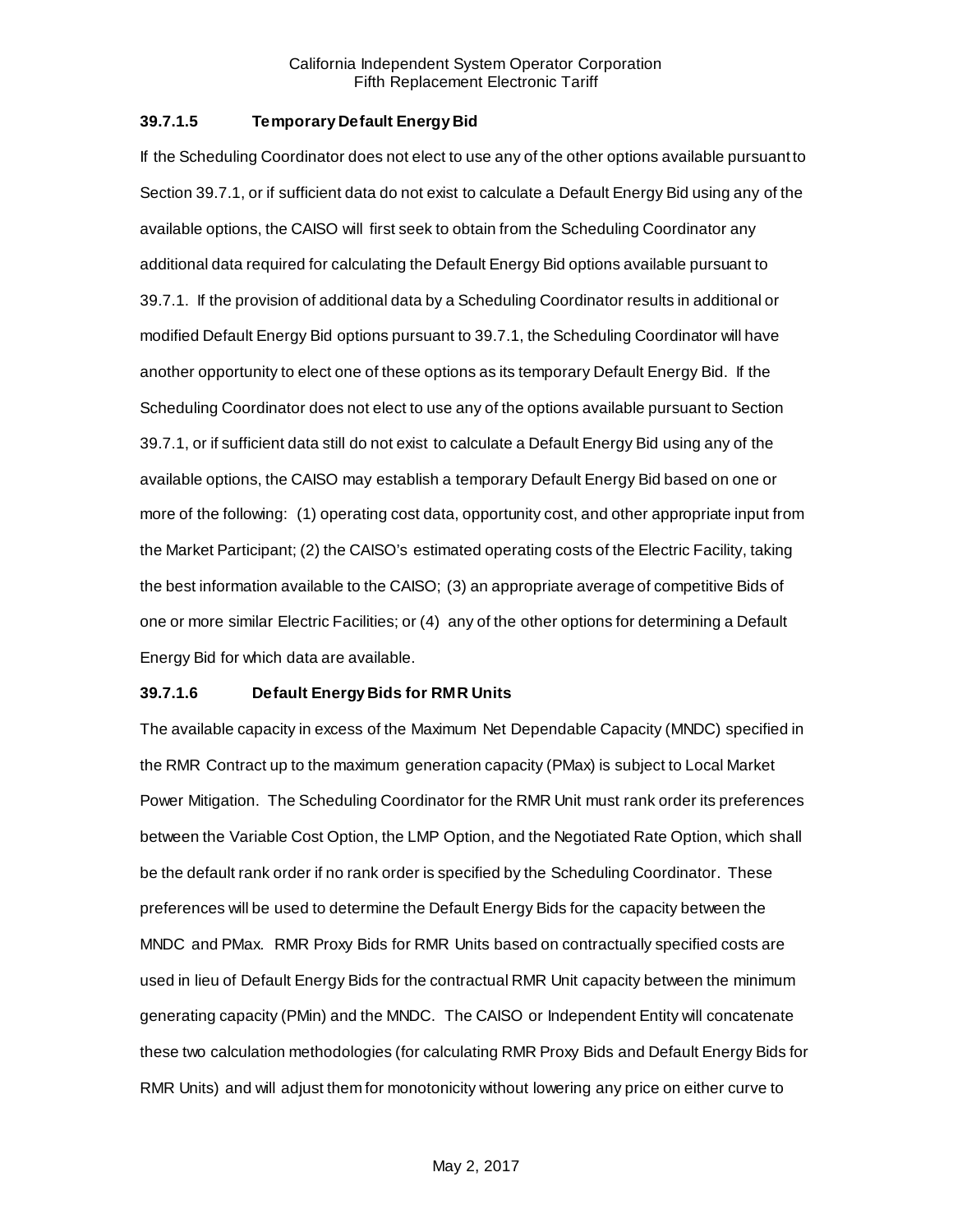create a single Energy Bid Curve to be used in the MPM processes as described in Sections 31 and 33 for the DAM and RTM, respectively. RMR Units are not eligible to receive a Bid Adder pursuant to Section 39.8 for contractual RMR Unit capacity between PMin and MNDC.

# **39.7.1.7 Filings with FERC to Recover Actual Marginal Fuel Procurement Costs**

A Scheduling Coordinator for a resource subject to any of the Default Energy Bid Options in Section 39.7.1 may seek to recover actual marginal fuel procurement costs pursuant to a filing with FERC in accordance with Section 30.12.

# <span id="page-16-0"></span>**39.7.2 Competitive Path Designation**

# **39.7.2.1 Timing of Assessments**

For the DAM and RTM, the CAISO will make assessments and designations of whether Transmission Constraints are competitive or non-competitive as part of the MPM runs associated with the DAM and RTM, respectively. Only binding Transmission Constraints determined by the MPM process will be assessed in the applicable market.

# **39.7.2.2 Criteria**

(A) Notwithstanding the provisions in Section 39.7.2.2(B), when the CAISO enforces the natural gas constraint pursuant to Section 27.11, the CAISO may deem selected internal constraints to be non-competitive for specific days or hours based on its determination that actual electric supply conditions may be non-competitive due to anticipated electric supply conditions in the Southern California Gas Company and San Diego Gas & Electric Company gas regions.

(B) Subject to Section 39.7.3, for the DAM and RTM, a Transmission Constraint will be noncompetitive only if the Transmission Constraint fails the dynamic competitive path assessment pursuant to this Section 39.7.2.2.

(a) Transmission Constraints for the DAM – As part of the MPM process associated with the DAM, the CAISO will designate a Transmission Constraint for the DAM as non-competitive when the fringe supply of counter-flow to the Transmission Constraint from all portfolios of suppliers that are not identified as potentially pivotal is less than the demand for counter-flow to the Transmission Constraint.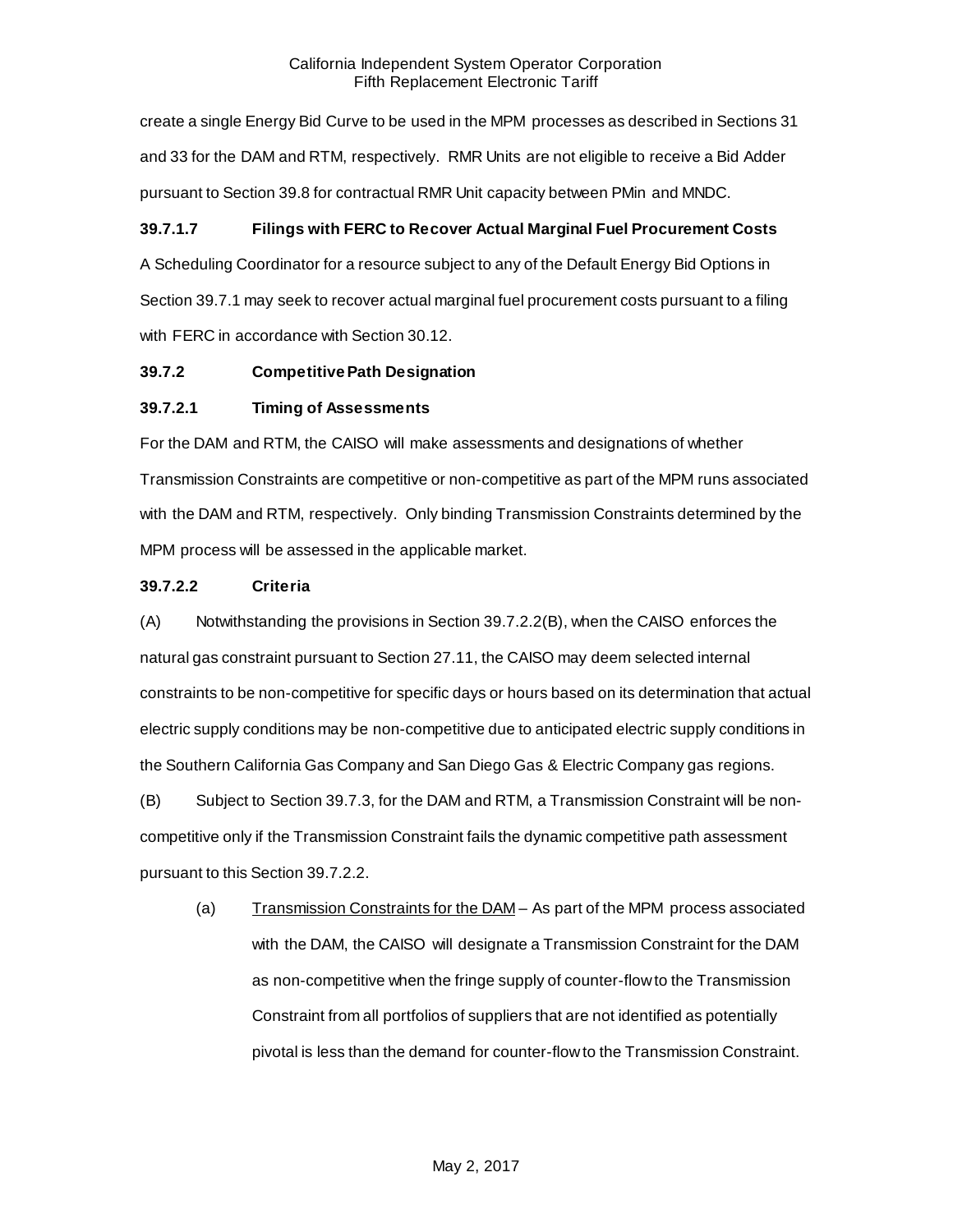For purposes of determining whether to designate a Transmission Constraint as non-competitive pursuant to this Section 39.7.2.2(a):

- (i) Counter-flow to the Transmission Constraint means the delivery of Power from a resource to the system load distributed reference bus. If counter-flow to the Transmission Constraint is in the direction opposite to the market flow of Power to the Transmission Constraint, the counterflow to the Transmission Constraint is calculated as the shift factor multiplied by the resource's scheduled Power. Otherwise, counter-flow to the Transmission Constraint is zero.
- (ii) Fringe supply of counter-flow to the Transmission Constraint means all available capacity from internal resources not controlled by the identified potentially pivotal suppliers and all internal Virtual Supply Awards not controlled by the identified potentially pivotal suppliers that provide counter-flow to the Transmission Constraint. Available capacity reflects the highest capacity of a resource's Energy Bid adjusted for Self-Provided Ancillary Services and derates.
- (iii) Demand for counter-flow to the Transmission Constraint means all internal dispatched Supply and Virtual Supply Awards that provide counter-flow to the Transmission Constraint.
- (iv) Potentially pivotal suppliers mean the three (3) portfolios of net sellers that control the largest quantity of counter-flow supply to the Transmission Constraint.
- (v) Portfolio means the effective available internal generation capacity under the control of the Scheduling Coordinator and/or Affiliate determined pursuant to Section 4.5.1.1.12 and all effective internal Virtual Supply Awards of the Scheduling Coordinator and/or Affiliate. Effectiveness in supplying counter-flow is determined by scaling generation capacity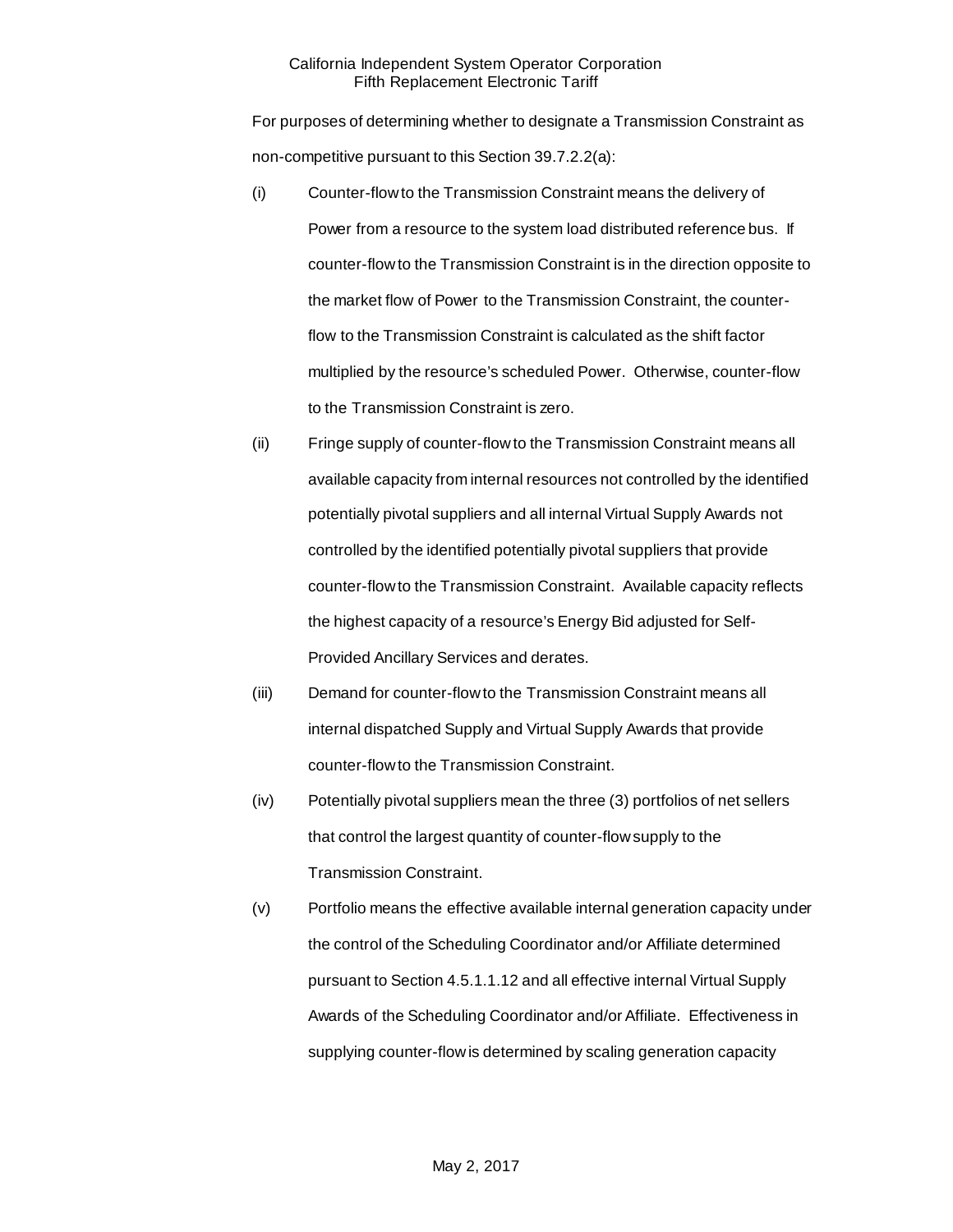and/or Virtual Supply Awards by the shift factor from that location to the Transmission Constraint being tested.

- (vi) A portfolio of a net seller means any portfolio that is not a portfolio of a net buyer. A portfolio of a net buyer means a portfolio for which the average daily net value of Measured Demand minus Supply over a twelve (12) month period is positive. The average daily net value is determined for each portfolio by subtracting, for each Trading Day, Supply from Measured Demand and then averaging the daily value for all Trading Days over the twelve (12) month period. The CAISO will calculate whether portfolios are portfolios of net buyers in the third month of each calendar quarter and the calculations will go into effect at the start of the next calendar quarter. The twelve (12) month period used in this calculation will be the most recent twelve (12) month period for which data is available. The specific mathematical formula used to perform this calculation will be set forth in a Business Practice Manual. Market Participants without physical resources will be deemed to be net sellers for purposes of this Section 39.7.2.2(a)(vi).
- (vii) In determining which Scheduling Coordinators and/or Affiliates control the resources in the three (3) identified portfolios, the CAISO will include resources and Virtual Supply Awards directly associated with all Scheduling Coordinator ID Codes associated with the Scheduling Coordinators and/or Affiliates, as well as all resources that the Scheduling Coordinators and/or Affiliates control pursuant to Resource Control Agreements registered with the CAISO as set forth Section 4.5.1.1.13. Resources identified pursuant to Resource Control Agreements will only be assigned to the portfolio of the Scheduling Coordinator that has control of the resource or whose Affiliate has control of the resource pursuant to the Resource Control Agreements.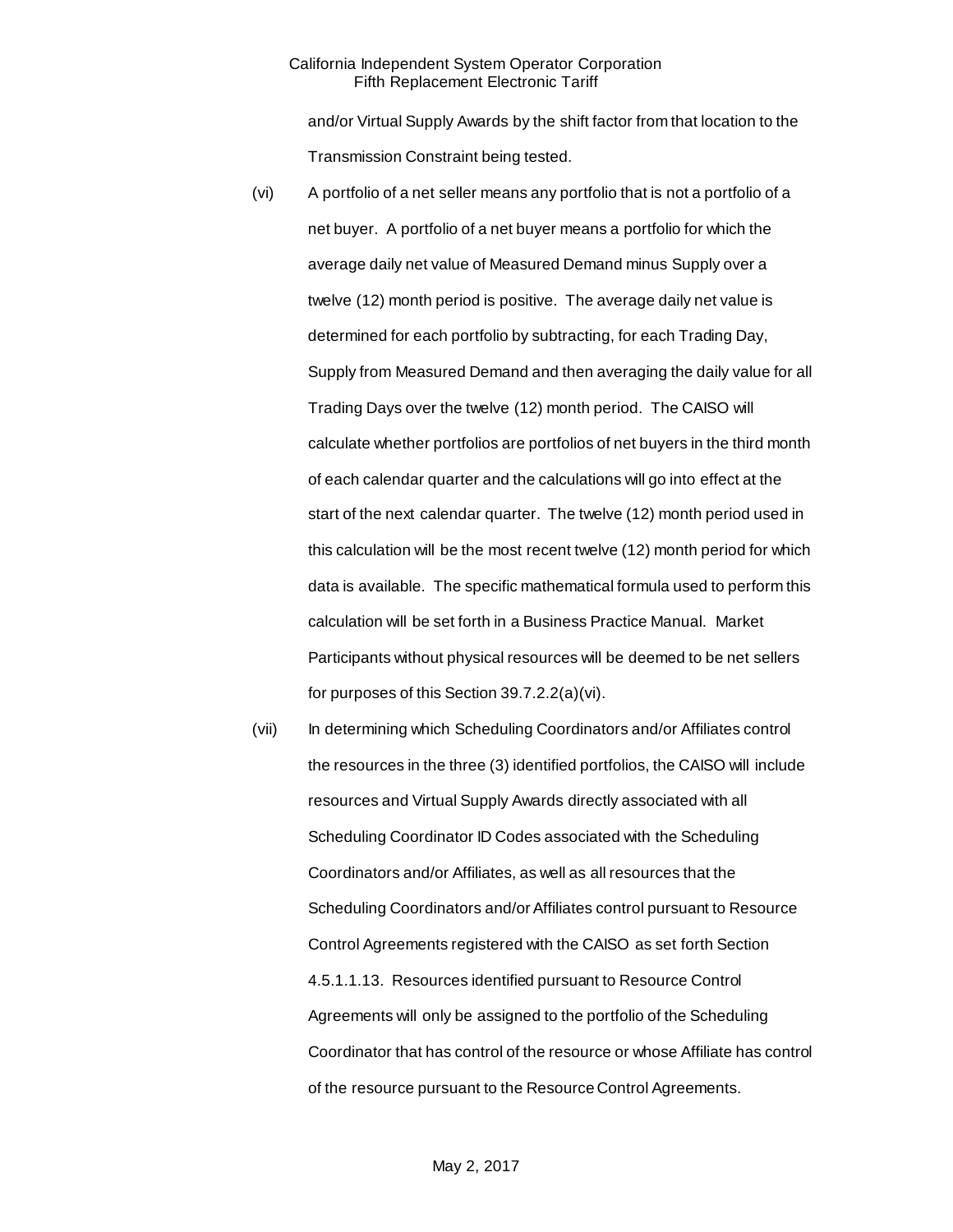- (b) Transmission Constraints for the  $RTM As$  part of the MPM processes associated with the RTM, the CAISO will designate a Transmission Constraint for the RTM as non-competitive when the sum of the supply of counter-flow from all portfolios of potentially pivotal suppliers to the Transmission Constraint and the fringe supply of counter-flow to the Transmission Constraint from all portfolios of suppliers that are not identified as potentially pivotal is less than the demand for counter-flow to the Transmission Constraint. For purposes of determining whether to designate a Transmission Constraint as non-competitive pursuant to this Section 39.7.2.2(b):
	- (i) Counter-flow to the Transmission Constraint has the meaning set forth in Section 39.7.2.2(a)(i).
	- (ii) Supply of counter-flow from all portfolios of potentially pivotal suppliers to the Transmission Constraint means the minimum available capacity from internal resources controlled by the identified potentially pivotal suppliers that provide counter-flow to the Transmission Constraint. The minimum available capacity for the current market interval will reflect the greatest amount of capacity that can be physically withheld. The minimum available capacity is the lowest output level the resource could achieve in the current market interval given its dispatch in the last market interval and limiting factors including Minimum Load, Ramp Rate, Self-Provided Ancillary Services, Ancillary Service Awards (in the Real-Time Market only), and derates.
	- (iii) Potentially pivotal suppliers mean the three (3) portfolios of net sellers that control the largest quantity of counter-flow supply to the Transmission Constraint that can be withheld. Counter-flow supply to the Transmission Constraint that can be withheld reflects the difference between the highest capacity and the lowest capacity of a resource's Energy Bid (not taking into account the Ramp Rate of the resource),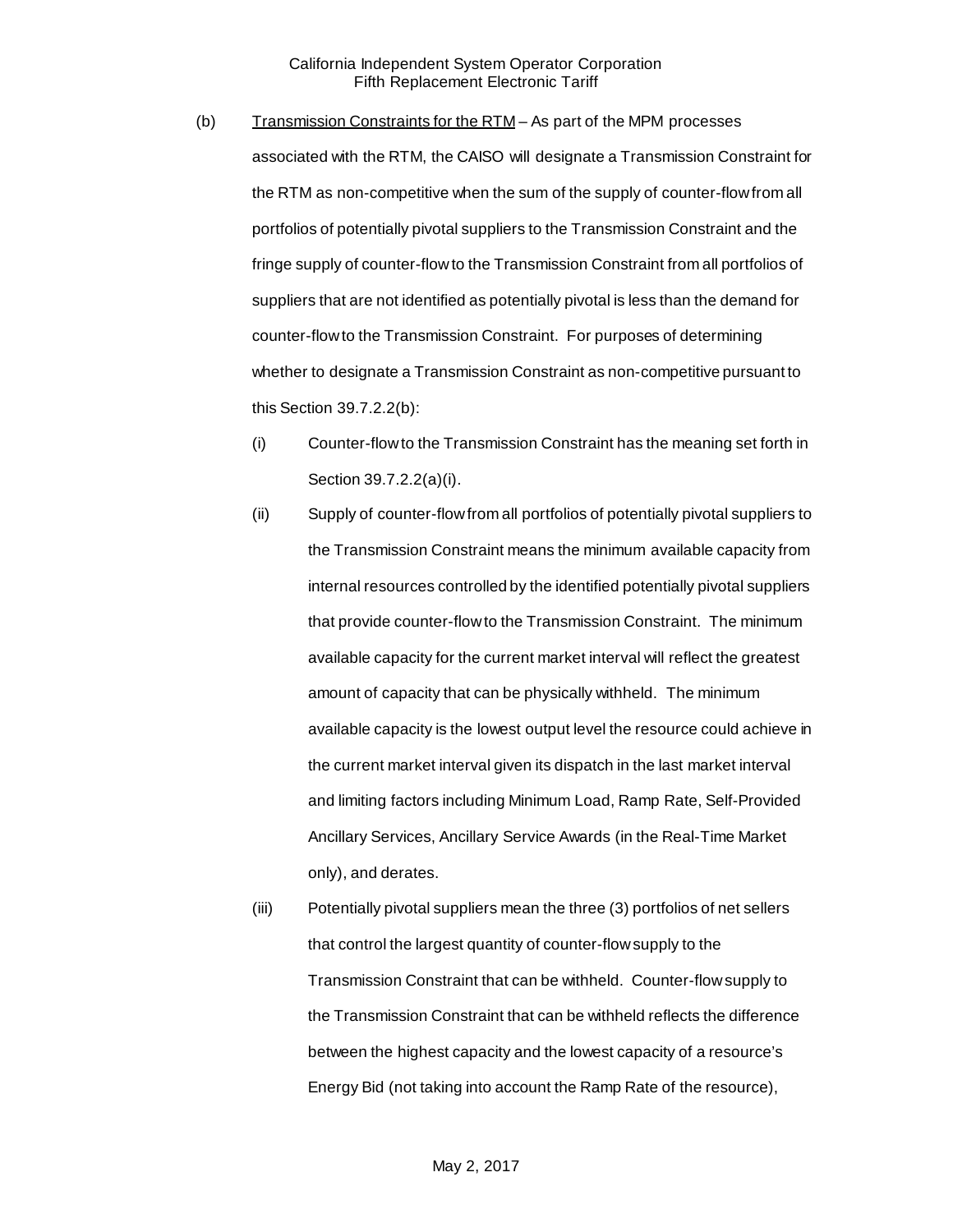measured from the Dispatch Operating Point for the resource in the immediately preceding fifteen (15) minute FMM interval or the preceding five (5) minute RTD interval, as applicable (taking into account the Ramp Rate of the resource), adjusted for Self-Provided Ancillary Services and derates in determining whether to designate a Transmission Constraint as non-competitive for the RTM, or adjusted for Ancillary Service Awards and derates in determining whether to designate a Transmission Constraint as non-competitive for the RTM. In determining whether to designate a Transmission Constraint as non-competitive for the FMM, counter-flow supply to the Transmission Constraint that can be withheld also reflects the PMin of each Short Start Unit with a Start-Up Time of sixty (60) minutes or less that was off-line in the immediately preceding fifteen (15) minute interval of the FMM. In determining whether to designate a Transmission Constraint as non-competitive for the RTM, counter-flow supply to the Transmission Constraint that can be withheld also reflects the PMin of each Short Start Unit with a Start-Up Time of fifteen (15) minutes or less that was off-line in the immediately preceding fifteen (15) minute interval.

- (iv) Portfolio means the effective available internal generation capacity under the control of the Scheduling Coordinator and/or Affiliate determined pursuant to Sections 4.5.1.1.12 and 39.7.2.2(a)(vii). Effectiveness in supplying counter-flow is determined by scaling generation capacity by the shift factor from that location to the Transmission Constraint being tested.
- (v) A portfolio of a net seller has the meaning set forth in Section 39.7.2.2(a)(vi).
- (vi) Fringe supply of counter-flow to the Transmission Constraint means all available capacity from internal resources not controlled by the identified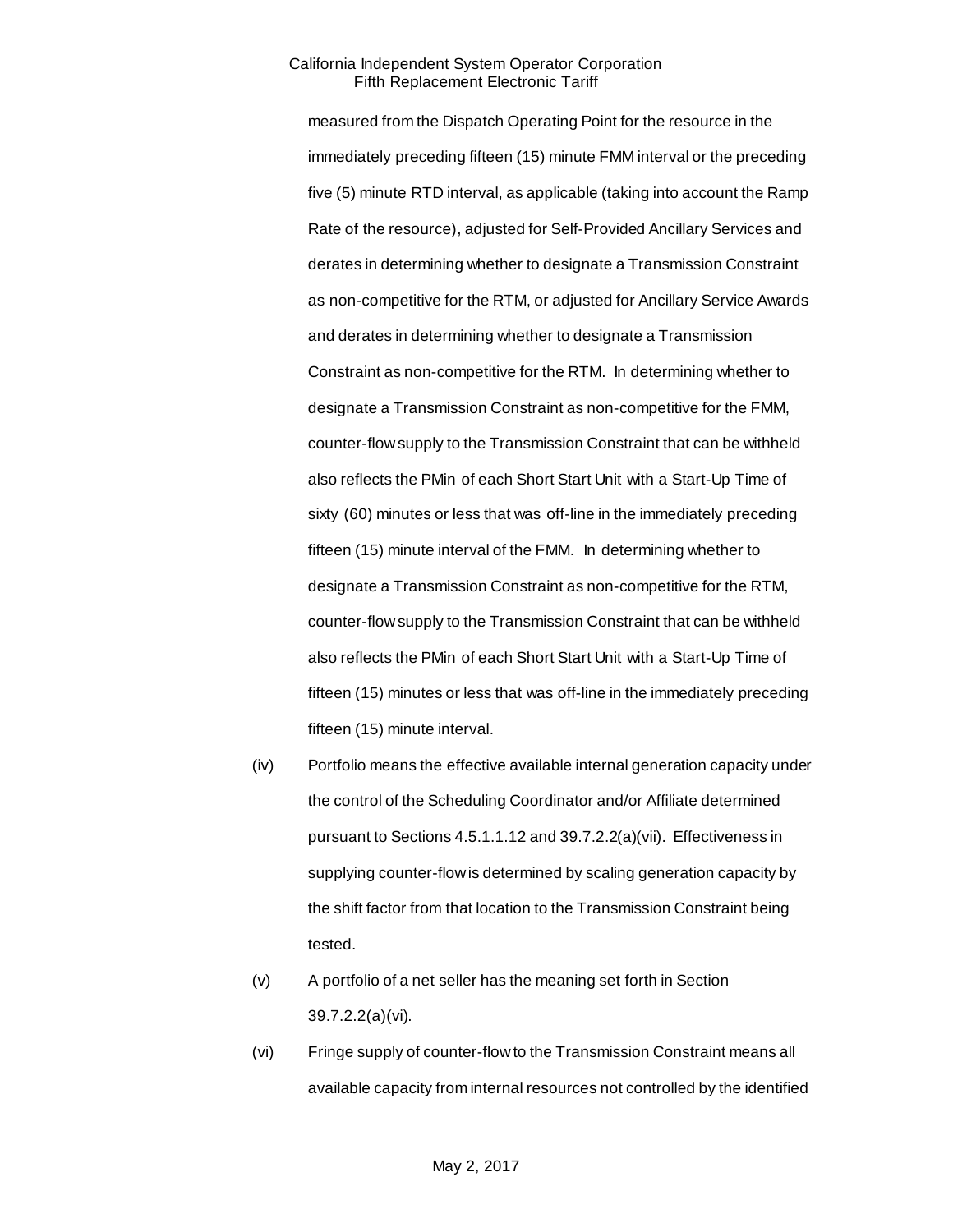potentially pivotal suppliers that provide counter-flow to the Transmission Constraint. Available capacity reflects the highest capacity of a resource's Energy Bid (not taking into account the Ramp Rate of the resource), measured from the Dispatch Operating Point for the resource in the immediately preceding fifteen (15) minute interval of the FMM or five (5) minute interval of the RTD, as applicable (taking into account the Ramp Rate of the resource), adjusted for Self-Provided Ancillary Services and derates in determining whether to designate a Transmission Constraint as non-competitive for the RTM, or adjusted for Ancillary Service Awards and derates in determining whether to designate a Transmission Constraint as non-competitive for the RTM.

(vii) Demand for counter-flow to the Transmission Constraint means all internal dispatched Supply that provides counter-flow to the Transmission Constraint.

#### <span id="page-21-0"></span>**39.7.3 Default CompetitivePath Designations**

The CAISO will maintain default competitive path designation sets for the Day-Ahead Market and for the Real-Time Market, which the CAISO will use in order to determine the competitiveness or non-competitiveness of Transmission Constraints under two circumstances:(1) in the event of a failure of the CAISO Markets software to perform an assessment of whether Transmission Constraints are competitive or non-competitive pursuant to Section 39.7.2; and (2) in order to determine whether Exceptional Dispatches are related to a non-competitive Transmission Constraint for purposes of mitigation of Exceptional Dispatches of resources under Section 39.10(1). Default competitive path designationswill be determined pursuant to the methodology set forth in this Section 39.7.3 and will be updated no less frequently than once every seven (7) days. Until the CAISO has developed sufficient information to develop default competitive path designations, the CAISO will continue to utilize the most recent list of competitive path designations determined prior to the effective date of this tariff provision.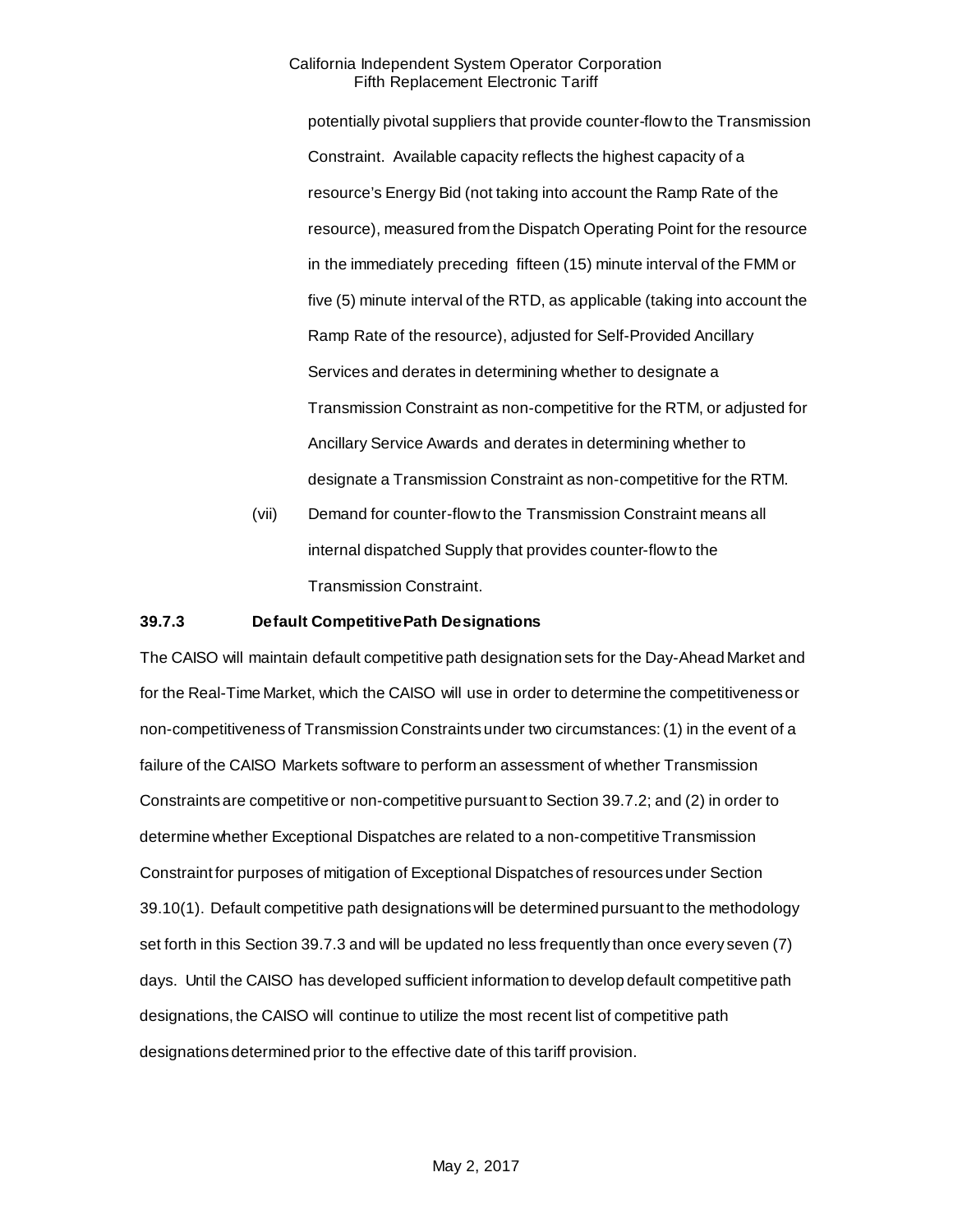### **39.7.3.1 Methodology for Determining Day-Ahead Default Competitive Path Designations for Transmission Constraints Other Than Path 15 and Path 26 Transmission Constraints**

The CAISO will designate a Transmission Constraint other than the Path 15 Transmission Constraint or the Path 26 Transmission Constraint as competitive for purposes of determining default competitive path designations for the Day-Ahead Market only if both of the following conditions are met:

- (1) Congestion occurred on the Transmission Constraint in ten (10) or more hours of the days for which the Transmission Constraint was tested for competitiveness pursuant to Section 39.7.2; and
- (2) the Transmission Constraint was deemed competitive pursuant to Section 39.7.2 in seventy-five (75) percent or more of the instances in which the Transmission Constraint was binding when tested. These calculations will be made utilizing data from the Day-Ahead Market for the most recent sixty (60) Trading Days for which data is available. The CAISO will designate a Transmission Constraint other than the Path 15 Transmission Constraint or the Path 26 Transmission Constraint as non-competitive if the CAISO lacks sufficient data to determine whether the occurrences set forth in Sections 39.7.3.1(1) and 39.7.3.1(2) took place on the Transmission Constraint over the sixty (60) Trading Day period.

## **39.7.3.2 Methodology for Determining HASP/RTM Default Competitive Path Designations for Transmission Constraints Other Than Path 15 and Path 26 Transmission Constraints**

The CAISO will designate a Transmission Constraint other than the Path 15 Transmission Constraint or the Path 26 Transmission Constraint as competitive for purposes of determining default competitive path designations for the HASP/RTM only if both of the following conditions are met:

(1) Congestion occurred on the Transmission Constraint in ten (10) or more of the hours for which the Transmission Constraint was tested for competitiveness pursuant to Section 39.7.2; and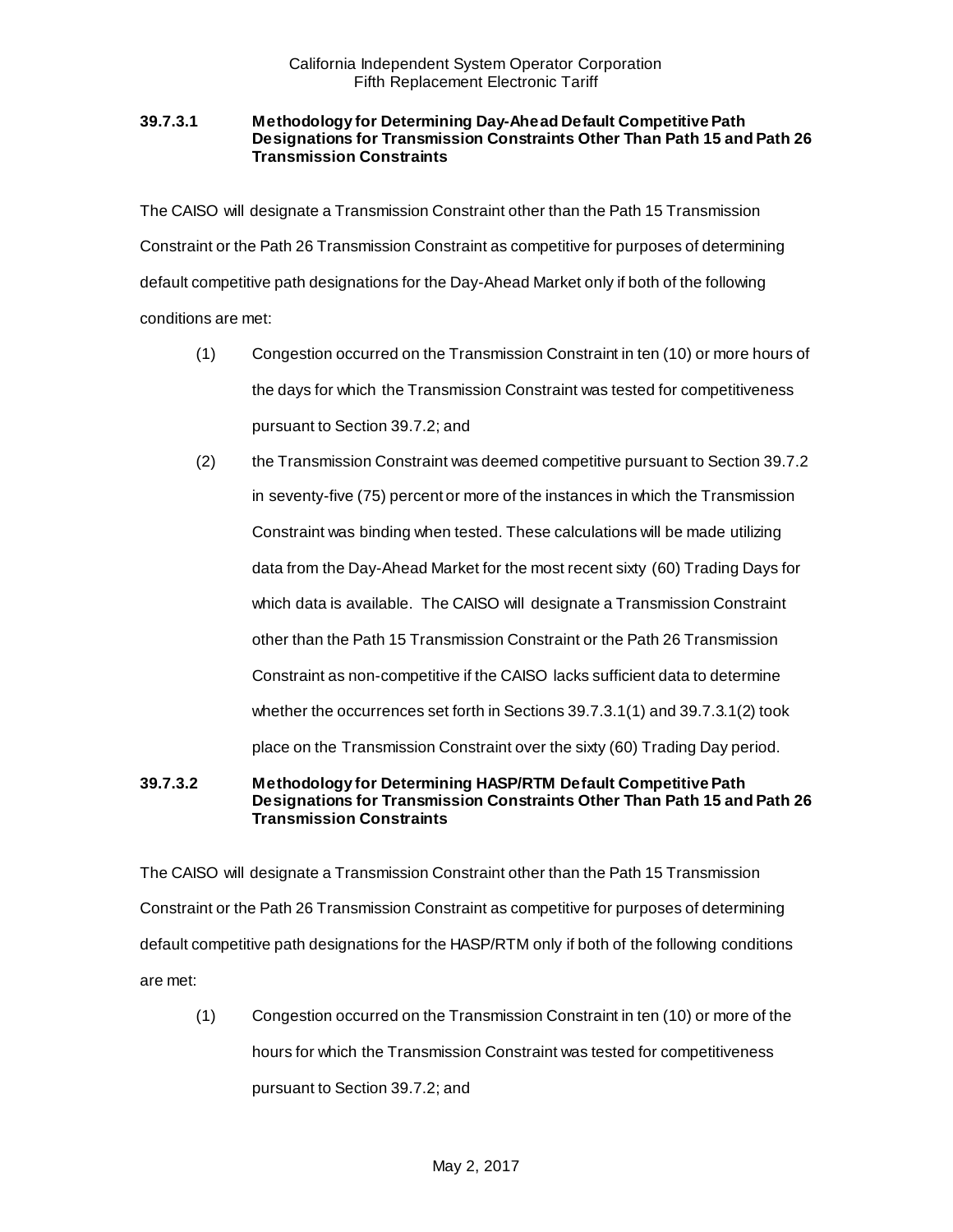(2) the Transmission Constraint was deemed competitive pursuant to Section 39.7.2 in seventy-five (75) percent or more of the instances in which the Transmission Constraint was binding when tested.

These calculations will be made utilizing data from the Real-Time Market for the most recent sixty (60) Trading Days for which data is available. If the Transmission Constraint was binding during any 15-minute interval during an hour, then the Transmission Constraint will be deemed to be binding for the entire hour. If the Transmission Constraint was determined to be non-competitive during any 15-minute interval during an hour, then the Transmission Constraint will be deemed to be non-competitive for the entire hour. The CAISO will designate a Transmission Constraint other than the Path 15 Transmission Constraint or the Path 26 Transmission Constraint as noncompetitive if the CAISO lacks sufficient data to determine whether the occurrences set forth in Sections 39.7.3.2(1) and 39.7.3.2(2) took place on the Transmission Constraint over the sixty (60) Trading Day period.

# **39.7.3.3 Methodology for Determining Day-Ahead Default Competitive Path Designations for Path 15 and Path 26 Transmission Constraints**

The CAISO will designate the Path 15 Transmission Constraint or the Path 26 Transmission Constraint as competitive for purposes of determining default competitive path designations for the Day-Ahead Market unless both of the following conditions are met:

- (1) Congestion occurred on the Transmission Constraint in ten (10) or more hours of the days for which the Transmission Constraint was tested for competitiveness pursuant to Section 39.7.2; and
- (2) the Transmission Constraint was deemed competitive pursuant to Section 39.7.2 in fewer than seventy-five (75) percent of the instances in which the

Transmission Constraint was binding when tested.

These calculations will be made utilizing data from the MPM for the Day-Ahead Market for the most recent sixty (60) Trading Days for which data is available. The CAISO will designate the Path 15 Transmission Constraint or the Path 26 Transmission Constraint as competitive if the CAISO lacks sufficient data to determine whether the occurrences set forth in Sections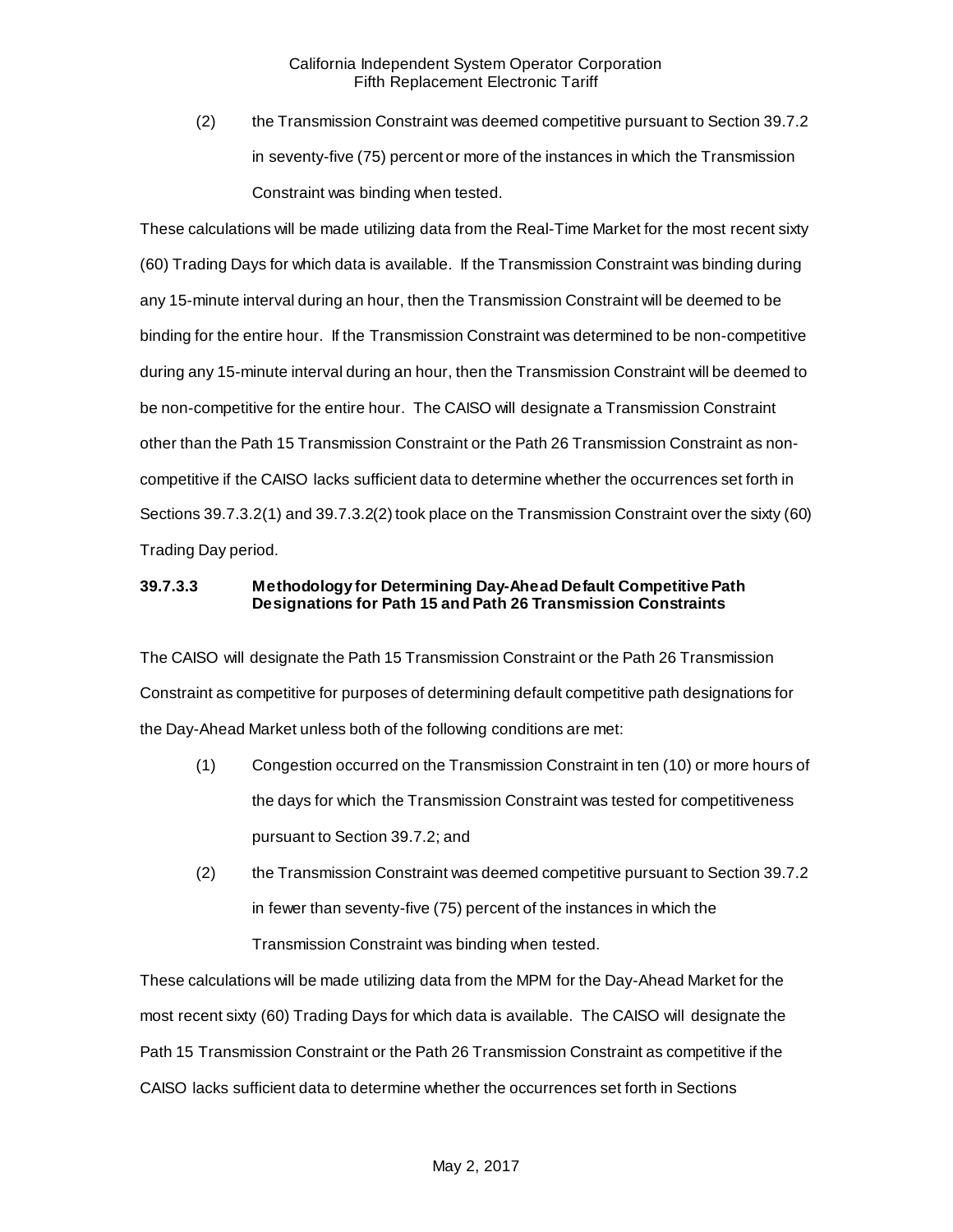39.7.3.3(1) and 39.7.3.3(2) took place on the Transmission Constraint over the sixty (60) Trading Day period.

# **39.7.3.4 Methodology for Determining RTM Default Competitive Path Designations for Path 15 and Path 26 Transmission Constraints**

The CAISO will designate the Path 15 Transmission Constraint or the Path 26 Transmission Constraint as competitive for purposes of determining default competitive path designations for the RTM unless both of the following conditions are met:

- (1) Congestion occurred on the Transmission Constraint in ten (10) or more of the hours for which the Transmission Constraint was tested for competitiveness pursuant to Section 39.7.2; and
- (2) the Transmission Constraint was deemed competitive pursuant to Section 39.7.2 in fewer than seventy-five (75) percent of the instances in which the Transmission Constraint was binding when tested.

These calculations will be made utilizing data from the MPM for the Real-Time Market for the most recent sixty (60) Trading Days for which data is available. If the Transmission Constraint was binding during any 15-minute interval during an hour, then the Transmission Constraint will be deemed to be binding for the entire hour. If the Transmission Constraint was determined to be non-competitive during any 15-minute interval during an hour, then the Transmission Constraint will be deemed to be non-competitive for the entire hour. The CAISO will designate the Path 15 Transmission Constraint or the Path 26 Transmission Constraint as competitive if the CAISO lacks sufficient data to determine whether the occurrences set forth in Sections 39.7.3.4(1) and 39.7.3.4(2) took place on the Transmission Constraint over the sixty (60) Trading Day period.

# <span id="page-24-0"></span>**39.8 Eligibility For Bid Adder**

A Scheduling Coordinator submitting Bids for Generating Units is eligible to have a Bid Adder applied to a Generating Unit for the next operating month if the criteria in Section 39.8.1 are met as determined on a monthly basis in the preceding month.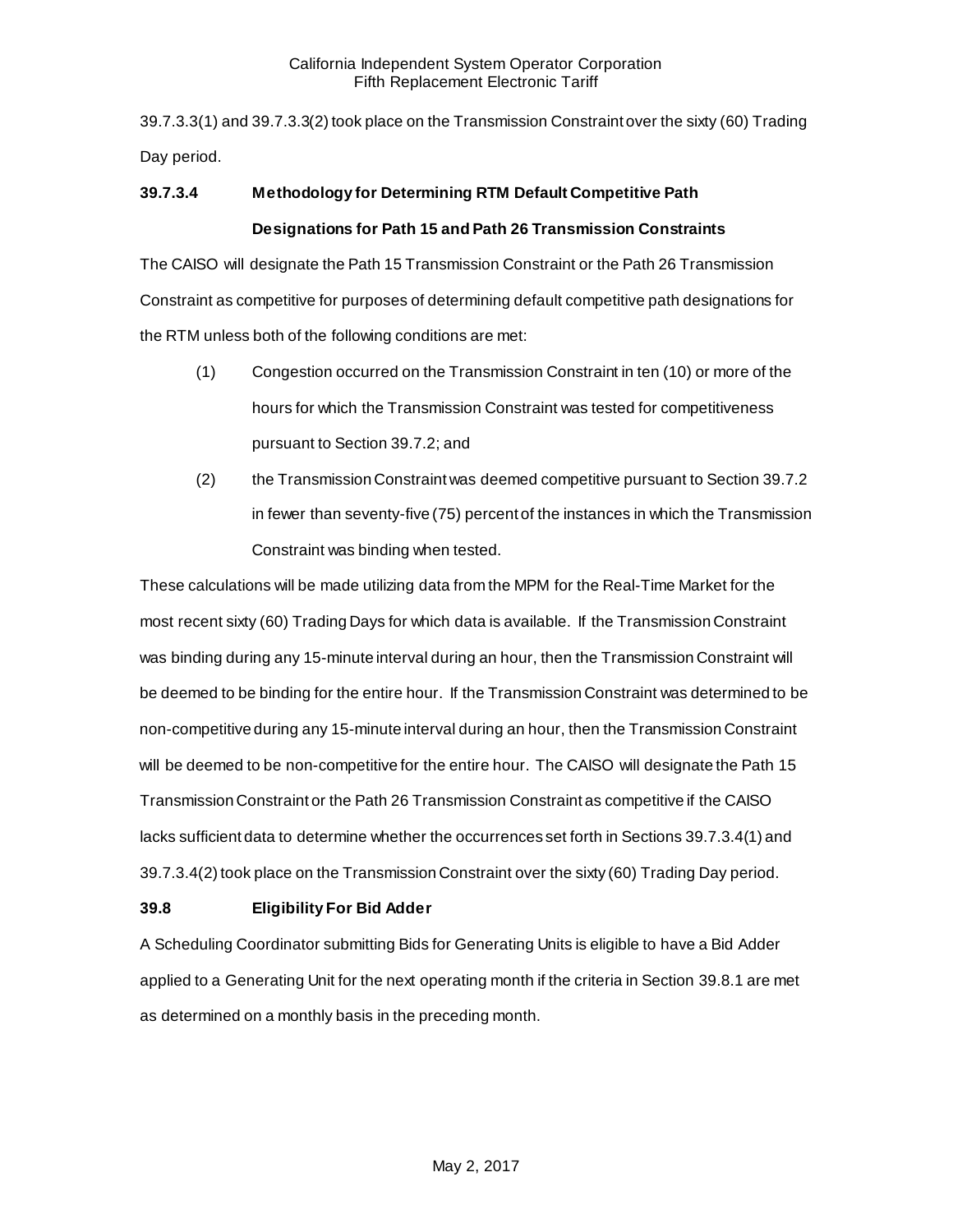### <span id="page-25-0"></span>**39.8.1 Bid Adder Eligibility Criteria**

To receive a Bid Adder, a Generating Unit must: (i) have a Mitigation Frequency that is greater than eighty (80) percent in the previous twelve (12) months; and (ii) must not have a contract to be a Resource Adequacy Resource for its entire Net Qualifying Capacity, or be designated under the CPM for its entire Eligible Capacity, or be subject to an obligation to make capacity available under this CAISO Tariff. If a Generating Unit is designated under the CPM for a portion of its Eligible Capacity, the provisions of this section apply only to the portion of the capacity not designated. Scheduling Coordinators for Generating Units seeking to receive Bid Adders must further agree to be subject to the Frequently Mitigated Unit option for a Default Energy Bid. Run hours are those hours during which a Generating Unit has positive metered output. Generating Units that received RMR Dispatches and/or incremental Bids dispatched out of economic merit order to manage local Congestion in an hour prior to the effective date of this Section will have that hour counted as a mitigated hour in their Mitigation Frequency. After the first twelve (12) months from the effective date of this Section, the Mitigation Frequency will be based entirely on a Generating Unit being mitigated under the MPM procedures in Sections 31 and 33.

#### <span id="page-25-1"></span>**39.8.2 New Generating Units**

For new Generating Units, with less than twelve (12) months of operation, determination of eligibility for the Bid Adder will be based on data beginning with the first date the Generating Unit participated in the CAISO Markets through the end date of the period for which the Mitigation Frequency is being calculated. The 200 run hour criteria will be pro-rated for the proportion of a twelve (12)-month period that the new Generating Unit submitted effective Bids in the CAISO markets.

#### <span id="page-25-2"></span>**39.8.3 Bid Adder Values**

The value of the Bid Adder will be either: (i) a unit-specific value determined in consultation with the CAISO or an independent entity selected by the CAISO, or (ii) a default Bid Adder of \$24/MWh. For Generating Units with a portion of their capacity identified as meeting an LSE's Resource Adequacy Requirements, that Generating Unit's Bid Adder value will be reduced by the percent of the Generating Unit's capacity that is identified as meeting an LSE's Resource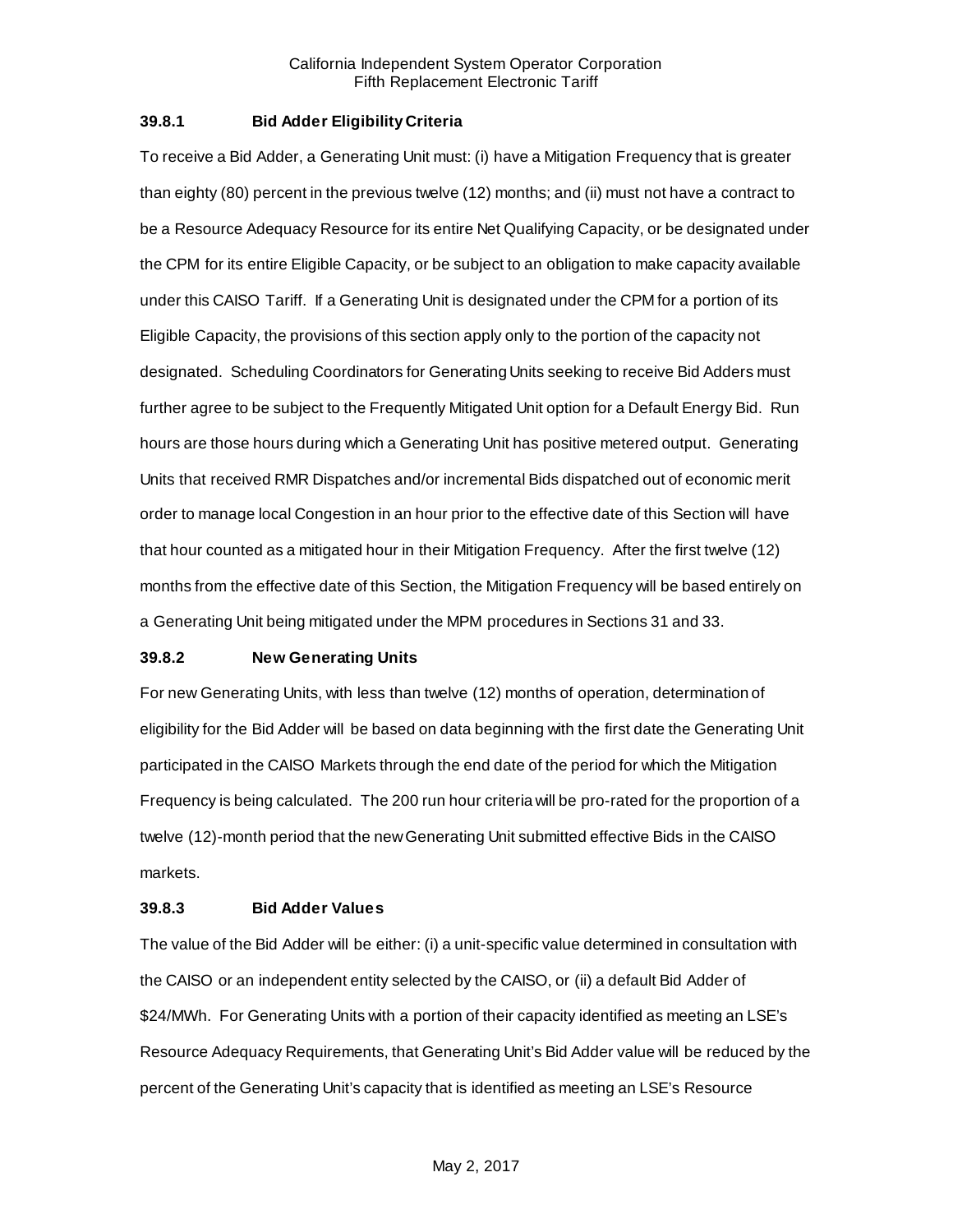Adequacy Requirements. The reduced Bid Adder will be applied to that Generating Unit's entire Default Energy Bid Curve.

# <span id="page-26-0"></span>**39.9 CRR Monitoring And Affiliate Disclosure Requirements**

The CAISO will monitor the CRR holdings and CAISO Markets activity for anomalous market behavior, gaming, or exercise of market power resulting from CRR ownership concentrations that are not aligned with actual transmission usage as a result of secondary market auction outcomes. If the CAISO identifies such behavior it may seek FERC approval to impose position limits on the total number or MW quantity of CRRs that may be held by any single entity and its Affiliates. Each CRR Holder or Candidate CRR Holder must notify the CAISO of any Affiliate that is a CRR Holder, Candidate CRR Holder, or Market Participant, any Affiliate that participates in an organized electricity market in North America, and any guarantor of any such Affiliate.

# <span id="page-26-1"></span>**39.10 Mitigation Of Exceptional Dispatches Of Resources**

The CAISO shall apply Mitigation Measures to Exceptional Dispatches of resources when such resources are committed or dispatched under Exceptional Dispatch for purposes of: (1) addressing reliability requirements related to non-competitive Transmission Constraints; (2) ramping resources with Ancillary Services Awards or RUC Capacity to a dispatch level that ensures their availability in Real-Time; (3) ramping resources to their Minimum Dispatchable Level in Real-Time; and (4) addressing unit-specific environmental constraints not incorporated into the Full Network Model or the CAISO's market software that affect the dispatch of Generating Units in the Sacramento Delta and are commonly known as "Delta Dispatch".

# <span id="page-26-2"></span>**39.10.1 Measures For Resources Eligible For Supplemental Revenues**

In all cases where a resource is subject to Mitigation Measures under Section 39.10, and the resource is eligible for supplemental revenues pursuant to Section 39.10.3, Exceptional Dispatch Energy delivered by the resource shall be settled as set forth in either Section 11.5.6.7.1 or Section 11.5.6.7.3, whichever is applicable.

# <span id="page-26-3"></span>**39.10.2 Resources Not Eligible For Supplemental Revenues**

In all cases where a resource is subject to Mitigation Measures under Section 39.10, and the resource is not eligible for supplemental revenues pursuant to Section 39.10.3, Exceptional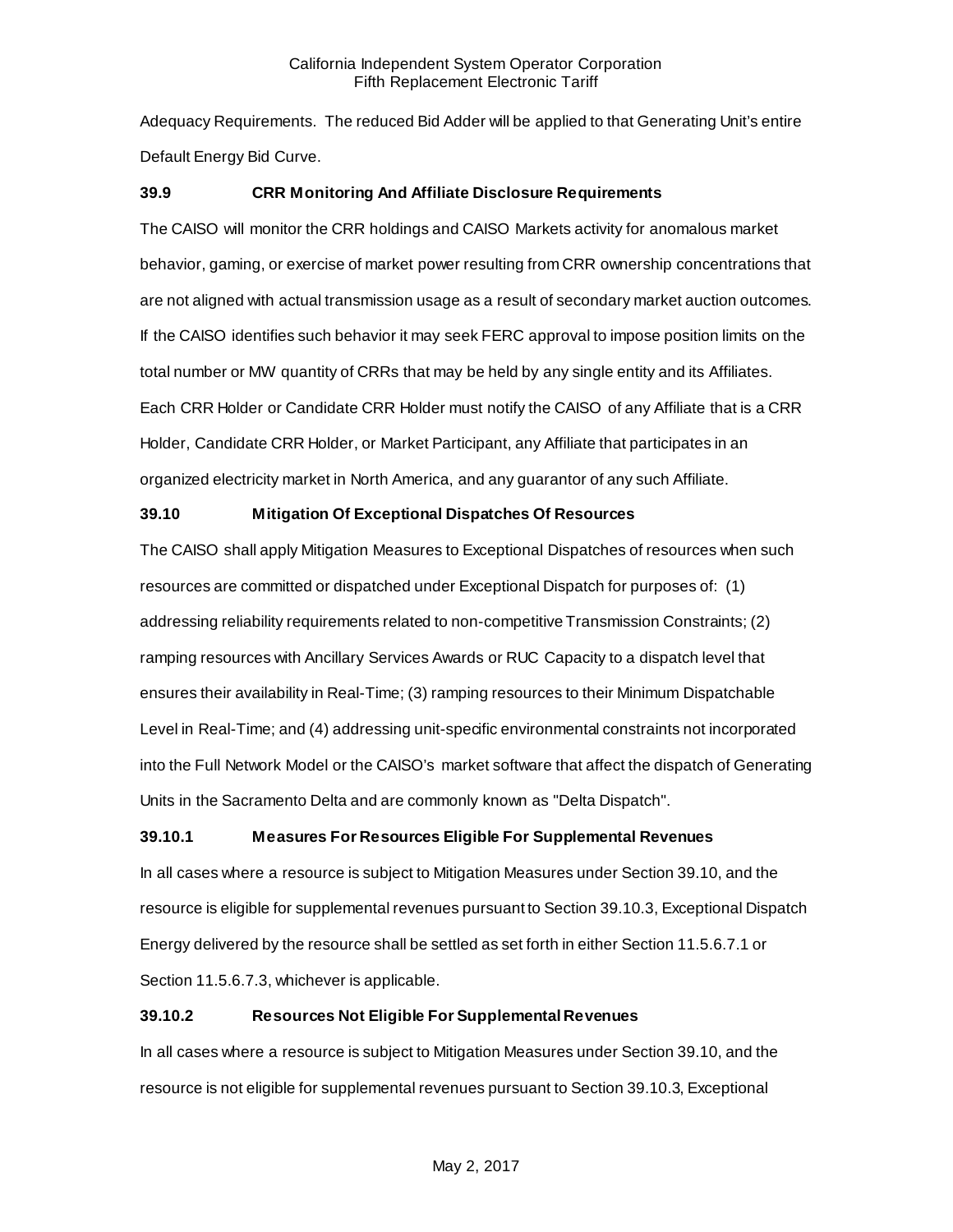Dispatch Energy delivered by the resource shall be settled as set forth in either Section 11.5.6.7.2 or Section 11.5.6.7.3, whichever is applicable.

# <span id="page-27-0"></span>**39.10.3 Eligibility For Supplemental Revenues**

Except as provided in Section 39.10.4, a resource that is committed or dispatched under Exceptional Dispatch shall be eligible for supplemental revenues only during such times that the capacity from the resource dispatch under Exceptional Dispatch is Eligible Capacity, the Eligible Capacity does not have an offer into the applicable CSP, and has declined an Exceptional Dispatch CPM designation offered under Section 43A.2.5.

# <span id="page-27-1"></span>**39.10.4 Limitation On Supplemental Revenues**

Supplemental revenues authorized under this Section 39.10 shall not exceed within a 30-day period (this 30-day period begins on the day of the first Exceptional Dispatch of the resource and re-starts on the day of the first Exceptional Dispatch of the resource following the end of any prior 30-day period) the CPM Soft Offer Cap, for which the resource would be eligible pursuant to Section 43A.7 had its Eligible Capacity been designated as CPM Capacity.

# <span id="page-27-2"></span>**39.10.5 Calculation Of Exceptional Dispatch Supplemental Revenues**

The amount of Exceptional Dispatch supplemental revenues accrued by a resource within any 30-day period as defined in Section 39.10.4 shall be a running total of the sum of supplemental revenues received during that 30-day period. The calculation of supplemental revenues accrued by a resource within a 30-day period is based on the higher of (a) the Energy Bid price for the resource minus the Default Energy Bid price for the resource or (b) the Resource-Specific Settlement Interval LMP minus the Default Energy Bid price for the resource. The greater of (a) or (b) is multiplied by the amount of Energy provided by the resource under Exceptional Dispatch, and the results of that multiplication are summed across the successive hours of the 30-day period. Once the resource has reached the limit on supplemental revenues described in Section 39.10.4 based on the calculation above, then the Settlement for the resource will be as provided in Section 11.5.6.7.2 and the resource will not be eligible for additional supplemental revenues for the rest of the 30-day period.